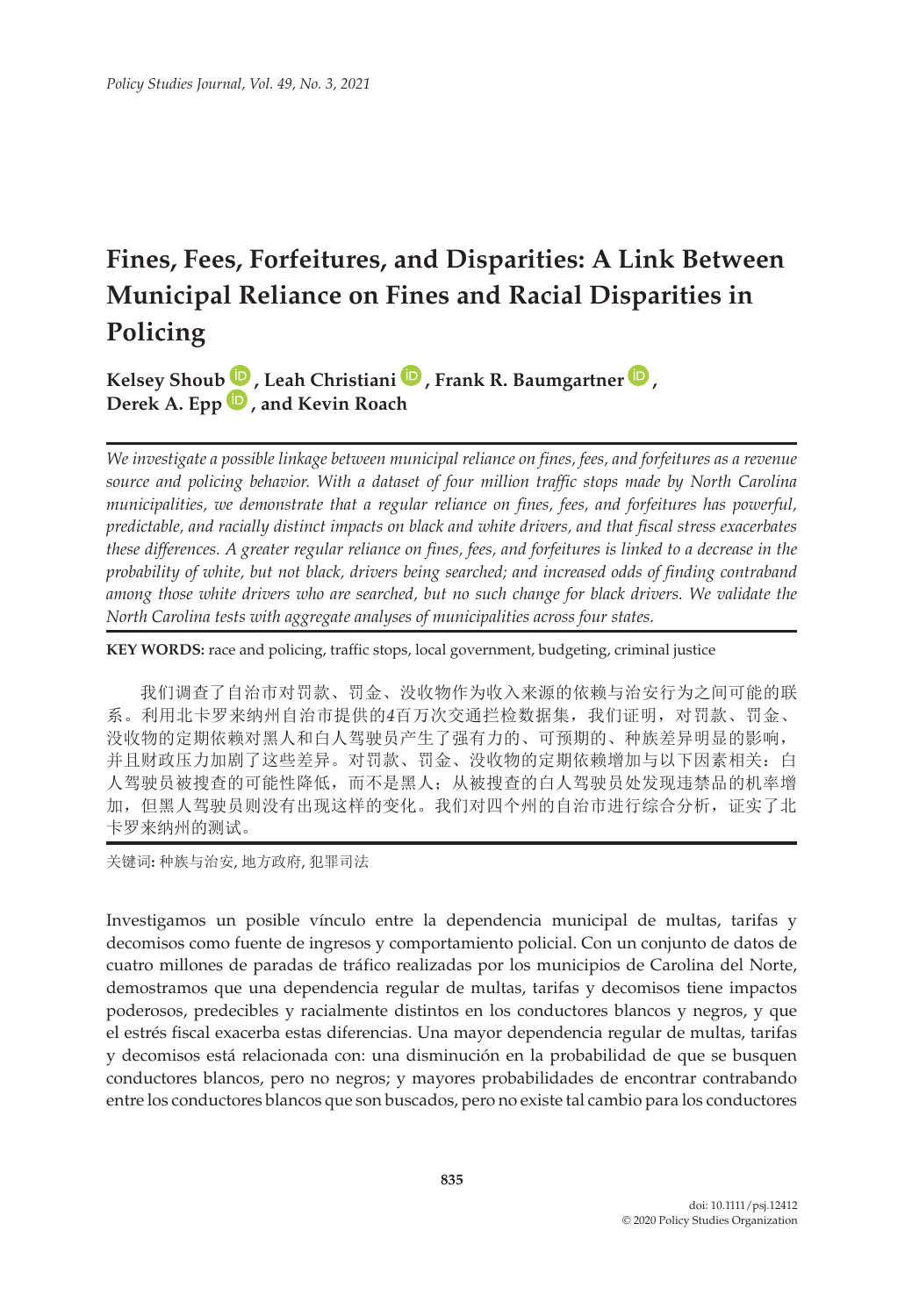negros. Validamos las pruebas de Carolina del Norte con análisis agregados de municipios en cuatro estados.

**PALABRAS CLAVE:** Raza y vigilancia, gobierno local, justicia penal

The U.S. Department of Justice's (DOJ) investigation of the Ferguson (MO) Police Department in the aftermath of the protests that followed the killing of Michael Brown concluded that the Ferguson Police Department engaged in predatory policing, which is "the utilization of ordinary policing mechanisms, such as warrants, arrests, and citations, to generate revenue for municipalities and police departments" (Carbado, 2017, p. 552). The DOJ report stated that the local police department's practices were geared more toward raising revenue than maintaining public safety (DOJ, 2015). Of course, these predatory practices were not racially neutral, the DOJ noted, and they most likely contributed to the catastrophic lack of public trust in the police. In this paper, we examine how common it is that local governments generate revenue by fining citizens, seizing their property, and collecting court fees. Further, we ask how this affects policing.

The causes and consequences of predatory policing are systematic and generalizable. Studies have shown that: (i) more municipal revenue is raised through fines, fees, and forfeitures in communities where a greater proportion of the population is black and where there is no black representation in local elected offices (Sances & You, 2017), and (ii) this greater focus on revenue-raising compromises crime-solving efforts (Goldstein, Sances, & You, 2018). At their roots, these racially disparate police practices signal to members of minority communities that they are not full citizens, that their voice will not be heard, and that their political leaders are willing to exploit them for financial gain. No wonder then that scholars have shown that negative interactions with the police and the criminal justice system demobilize voters (Lerman & Weaver, 2014; Weaver & Lerman, 2010; White, 2019).

We seek to understand what happens to police-citizen interactions when municipalities rely on the police to fill fiscal shortfalls. To do this, we focus on the routine traffic stop. Research has shown that police departments conduct more stops and issue more tickets when the associated municipal government relies on the department for some of its revenue (e.g., Baicker & Jacobson, 2007; Garrett & Wagner, 2009; Holcomb, Williams, Hicks, Kovandzic, & Meitl, 2018; Makowsky & Stratmann, 2009, 2011; Worrall, 2001). As traffic stops, like many policing activities, have racially disparate outcomes (e.g., Engel & Calnon, 2004; Gelman, Fagan, & Kiss, 2007; Knowles, Persico, & Todd, 2001), researchers have begun to question whether increased reliance on fines, fees, and forfeitures may be associated with these disparities. Clearly, these relations can be complicated.

One recent study (Harris, Ash, & Fagan, 2020) found that white drivers—often stereotyped as wealthier and who are less likely to have negative police encounters are more likely to be ticketed (compared to black drivers) in municipalities that are facing fiscal shortfalls. The idea is that when faced with the goal of generating more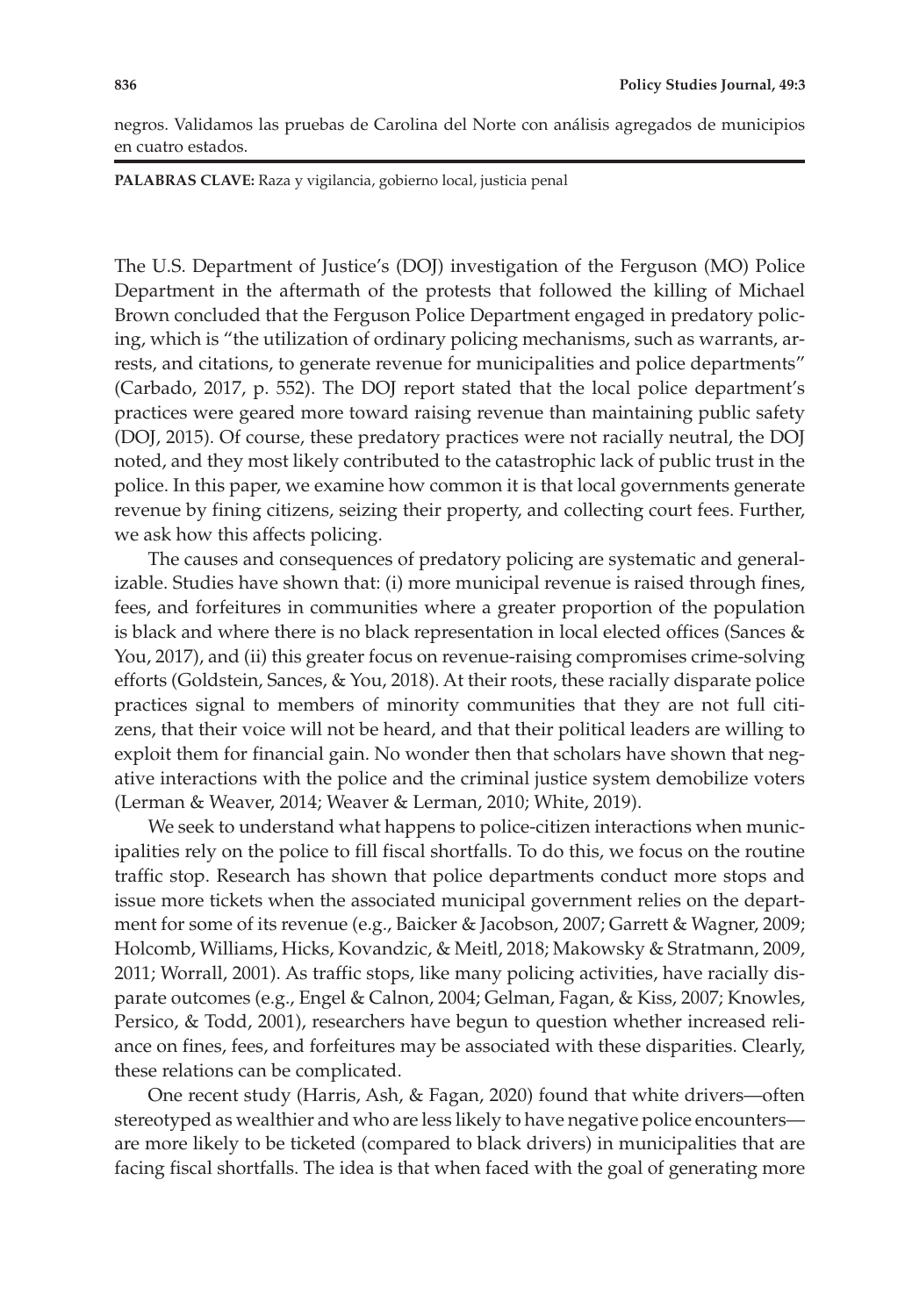revenue, officers increase their ticketing behavior and possibly expand the scope of who is policed. Harris et al. (2020) make clear that their focus is on patterns of ticketing and the fines associated with them. However, the traffic code can also be used to enforce the wars on crime and drugs, which in turn can generate income in other ways—not just through fines. These different uses of the traffic code lead to different racial implications, as we make clear below. While white drivers may suffer from a focus on traffic tickets, black drivers are disadvantaged by more enforcement of other parts of the traffic code, particularly those potentially leading to a search for contraband. This leads to our central question: Does a greater reliance on fines, fees, and forfeitures accentuate racial disparities in who is searched?

We hypothesize that the answer is yes. This expectation builds from three observations. First, traffic stop outcomes, including searches, vary by driver race (e.g., Baumgartner, Epp, & Shoub, 2018; Engel & Calnon, 2004; Epp, Maynard-Moody, & Haider Markel, 2014; Knowles et al., 2001; Simoiu, Corbett-Davies, & Goel, 2017). These disparities are typically attributed to either officer bias (e.g., Eberhardt, 2019) or institutional practices that inculcate racialized stereotypes (e.g., Epp et al., 2014). Second, when under pressure from the municipal government, departments may alter their policies or priorities to raise revenue. This often means that traffic stops and citations increase (e.g., Garrett & Wagner, 2009; Makowsky & Stratmann, 2009, 2011). Third, increased traffic stop activity may lead to differences in the outcomes that drivers are likely to experience based on their identity (e.g., Baumgartner et al., 2018; Harris et al., 2020). In particular, black and white drivers might have different odds of being stopped and searched depending on the fiscal situation of the surrounding municipality. Each of these in turn may influence the observed probability of being found with contraband as the base exposure rates and probabilities change.

Municipal reliance on fees may lead police departments to redirect officer attention to generating revenue by increasing traffic stops and ticketing, which can lead to a decline in other policing activities. Thus, we anticipate a reduction in searches when police departments are called upon to fill municipal coffers. Because white motorists are stereotypically seen as (i) less suspicious and (ii) more likely to be able to pay a ticket, those drivers may be targeted for stops, but not searches. Stereotypes are just the opposite of black motorists. For black drivers, the logic of revenuemaximization is less applicable and officers may approach black drivers in much the same way regardless of budgetary context. It follows then that black drivers will be less likely to benefit from reductions in the search rate that occur for white drivers. Finally, if differential search patterns are observed and if it may be due to differential expectations for revenue generation, then this has implications for the discovery of contraband. If white motorists are searched only when they appear especially suspicious, then contraband hit rates should increase. This may not be the case for black motorists if they experience no reduction in search rates in the first place.

To test these expectations, we first use the information on over 4 million individual traffic stops made by municipalities in North Carolina, predicting the likelihood that a driver will be subjected to a search during a police traffic stop. Our use of individual stop-level data allows us to control for factors that we know to be related to the outcome of a stop, such as why the driver was initially pulled over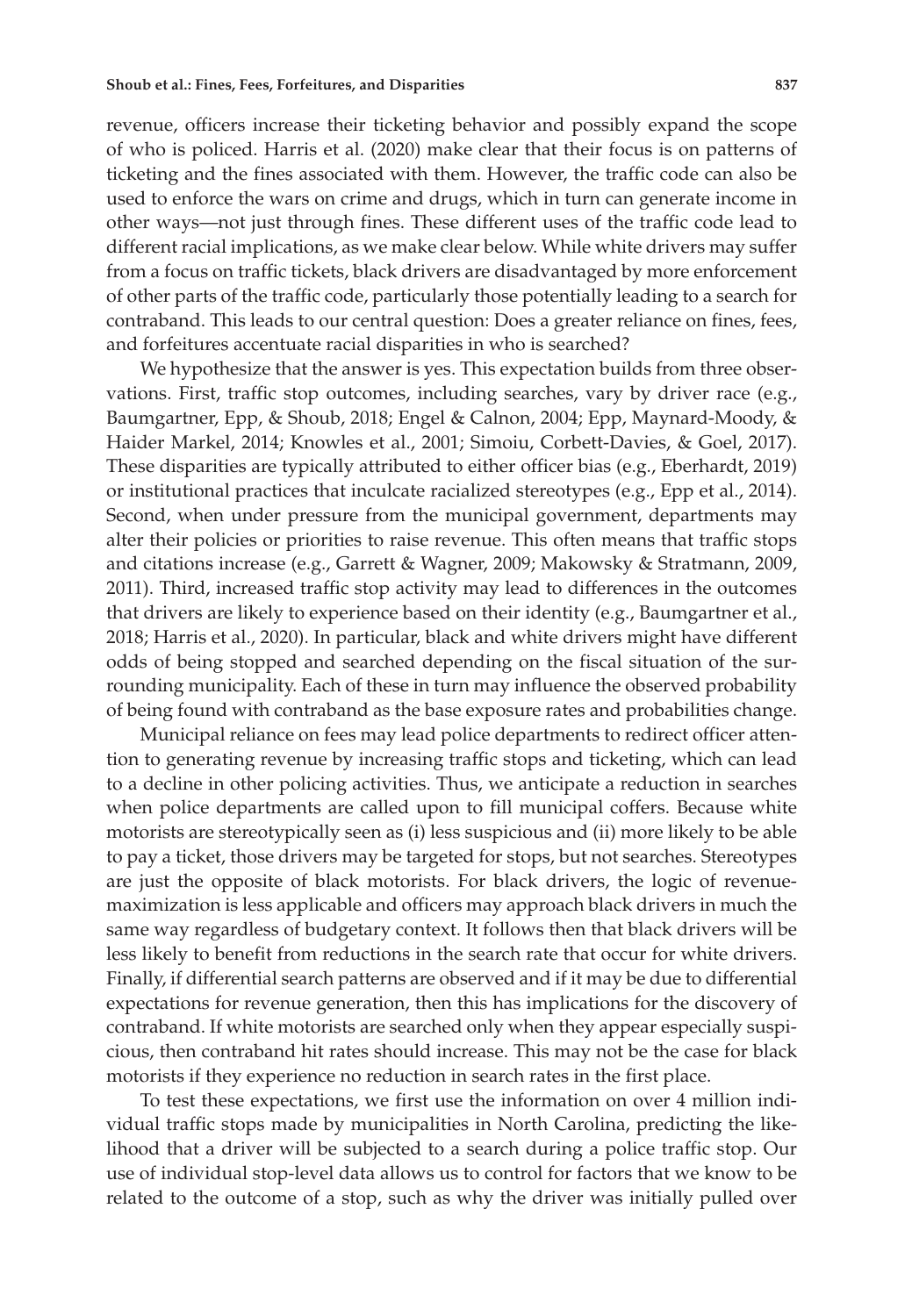(e.g., speeding). We create three distinct measures of municipal reliance on revenue generated by the police, building on different ways previous studies have measured this concept. The first measure captures the *regular* reliance a municipality may have on fines, fees, and forfeitures. The second and third capture reliance in the face of a *short-term* shock, such as an increase in the deficit or revenue shortfall compared to the previous year. Results from these analyses show that a greater, regular reliance on fees: (i) decreases the probability of being searched significantly for white drivers, and to a much lesser extent for black drivers; (ii) increases the racial disparities in who is searched; and (iii) is related to a significant increase in the contraband hit rate for white drivers, but not for black drivers. Put another way, regular reliance on fines, fees, and forfeitures for revenue leads the police to conduct a slightly higher share of fruitless searches of black drivers, while leading them to conduct a substantially higher share of fruitful searches of white drivers. This finding is in line with the previous scholarship that demonstrates the trade-offs between high-contact policing (i.e., making a lot of stops) and effectiveness at locating contraband (Epp & Erhardt, 2020; Mummolo, 2018).

These micro-level analyses allow us to explore how a reliance on fines, fees, and forfeitures to fund municipalities changes the outcomes that individuals experience in their interactions with police officers and leads to troubling conclusions. In order to assess the aggregate impact of these patterns across entire populations, we create a municipal-level dataset featuring multiple years of traffic stop data from 39 cities across four states. With this database, we test whether higher reliance on policing revenue influences racial disparities in search rates. In line with the individual-level analyses, we find that higher regular reliance on fines, fees, and forfeitures and greater fiscal stress corresponds to increased racial disparities in who is searched following a traffic stop.

These analyses help clarify what happens when municipalities turn to their police departments for help in generating revenue. White drivers see an uptick in behavior we see as a "normal," if annoying, outcome from an interaction with local law enforcement: a ticket (Harris et al., 2020). Black drivers see a much more intrusive and alienating outcome suggestive of criminal suspicion: a fruitless search of their vehicle. Predatory policing has distinct impacts on black and white community members.

#### **Policing, Revenue, and Race**

To better understand the way that fiscal pressures influence interactions between ordinary individuals and the police, we must understand two well-established relationships. First, regardless of fiscal pressure, policing does not affect communities in a color-blind way. Instead, black and brown people tend to experience harsher treatment by the police than their white counterparts (e.g., Alexander, 2020; Christiani, 2020; Weaver & Lerman, 2010). Second, police departments are often compelled to generate revenue, whether to supplement their own funding or to contribute to the municipality (e.g., Baicker & Jacobson, 2007, Harris et al., 2020). These two phenomena are linked: departmental policies and priorities can shape officer behavior and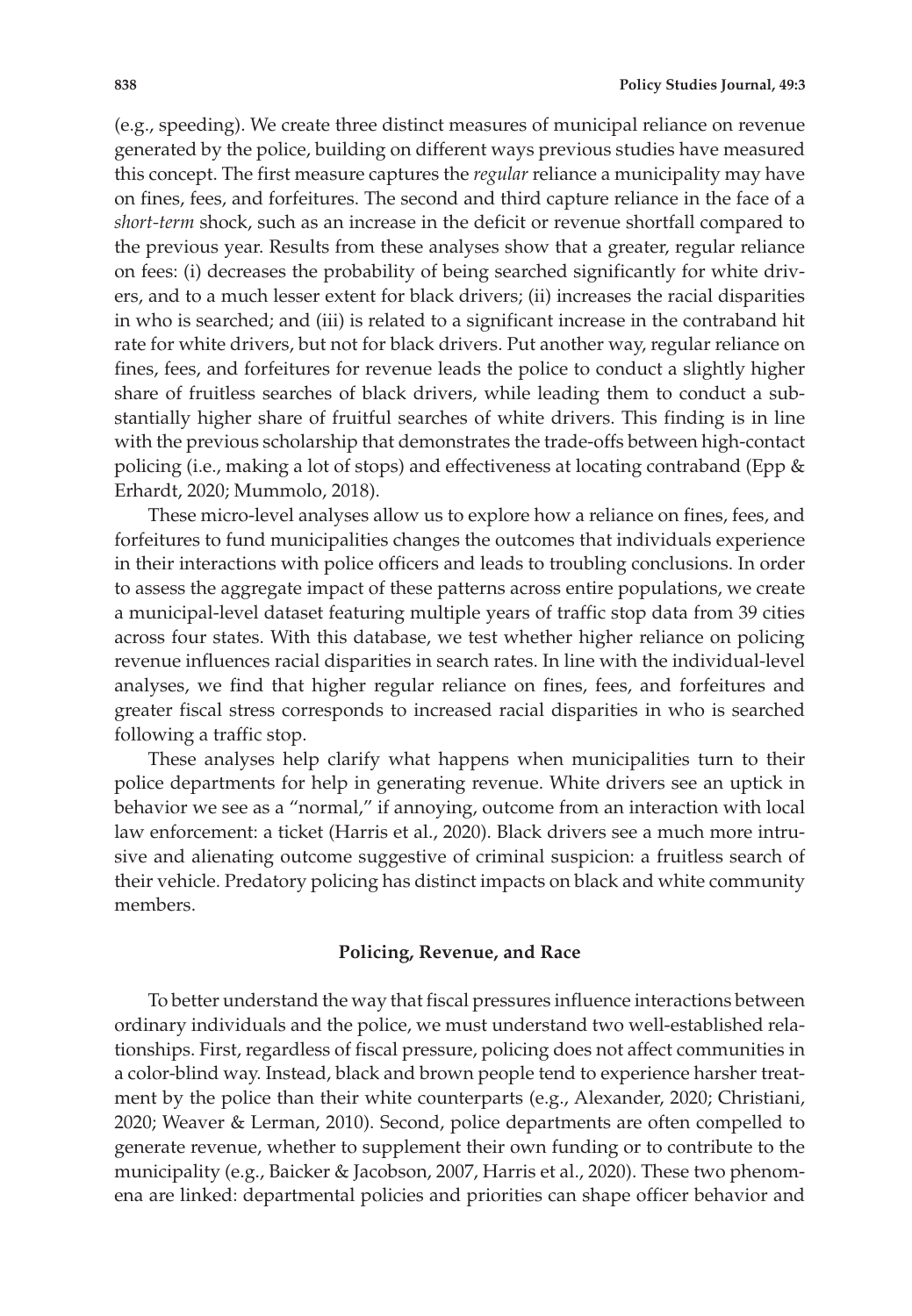thus, individual outcomes from police interactions. Here we delve into each of these points in greater detail and end by introducing our hypotheses.

First, policing has racially disparate outcomes—black people are stopped and searched more than white people during street stops (Gelman et al., 2007) and traffic stops (e.g., Epp et al., 2014; Miller, 2009; Moon & Corley, 2007; Pierson et al., 2020; Rojek, Rosenfeld, & Decker, 2004, 2012; Smith & Petrocelli, 2001). They are also more likely to be arrested (Sharp, 2014), incarcerated (Alexander, 2020), and to experience longer prison sentences (Rehavi & Starr, 2014). The causal mechanism behind these racial disparities may be individually held implicit and explicit racial biases that link black people with criminality (Gilliam & Iyengar, 2000; Loury, 2008; Muhammad, 2010; Welch, 2007) or institutionally taught and enforced practices that inculcate stereotypes that characterize black people as criminal (Eberhardt, 2019; Fagan & Geller, 2015). Even though racial profiling is illegal, a network of institutional practices tends to reproduce it (Epp et al., 2014). Epp et al. (2014) cite police training materials that state that while racial profiling is not legal, traditional profiles (which cast blacks as likely involved in the drug trade) still "correlate closely" with many drug couriers today (p. 40).

Mummolo (2018) demonstrates that in contrast to much prior work, police officers are, indeed, responsive to policy change. The New York Police Department instituted a requirement that any stop an officer made must be accompanied by a narrative explaining their reason for the stop. Officers perceived this change as an increase in scrutiny and, as such, were more judicious in their stops. This resulted in fewer stops but a greater rate of uncovering of weapons in the stops that were made (Mummolo, 2018). Policies and procedures can shape the actions of police officers on the ground.

Because of the racialized nature of policing, we may reasonably expect that policy changes may be felt differently across racial groups. For example, Makowsky, Stratmann, and Tabarrok (2019) find that officers from municipalities with local deficits tend to make more arrests of black and Latinx people for drugs, driving under the influence (DUI), and prostitution, while whites' drug and DUI arrests are uncorrelated with these institutional pressures. In the case of traffic stops, institutional pressures may also be felt differently by white and black drivers. Indeed, previous research shows that this is the case with respect to who is ticketed: in periods of increased reliance on police departments for revenue, white drivers see an increased probability of being ticketed, while black and Latinx drivers see no change in their probabilities of being ticketed following a stop (Harris et al., 2020). Less is known about how pressuring police departments to raise revenue affects police searches, which is our focus here.

Sometimes, these institutional policies and imperatives may be shaped by fiscal pressures. There are two general reasons that police departments may need to raise revenue. First, they may have to fund themselves, such that they either generate revenue that is directly paid to the police department or that is essentially automatically returned to them in the municipal budget (e.g., Baicker & Jacobson, 2007). An anecdote that Baicker and Jacobson (2007) pulled from a newspaper article run in the *Kansas City Star* (Dillon, 2000, quoted in Baicker & Jacobson, 2007) highlights this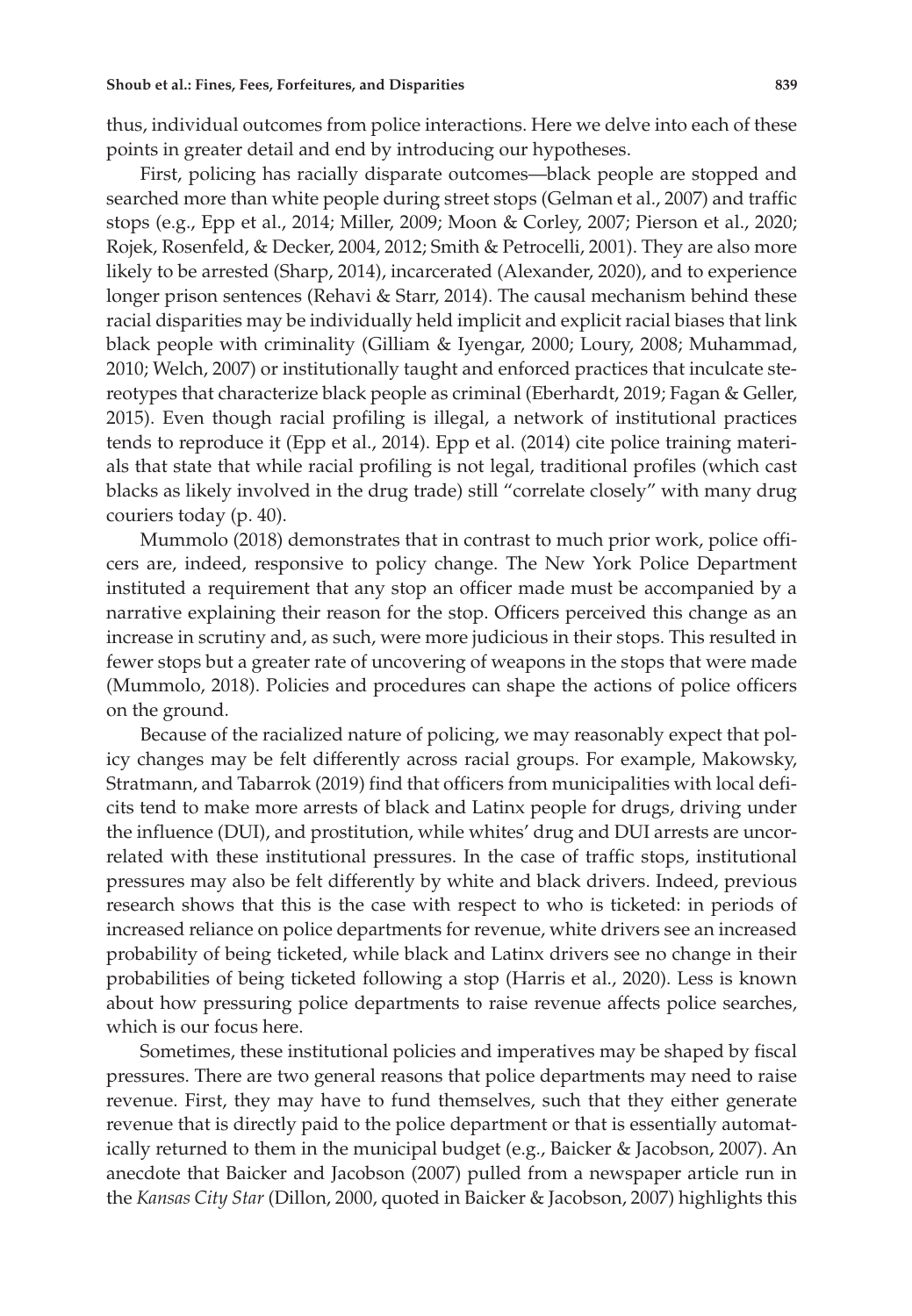pressure: A San Jose city manager responded to the local police chief's inquiry about why the city was not providing funds for police equipment in the annual budget by saying, "Well, you guys seized \$4 million last year." In the city manager's view, the police had plenty of funds, and the ability to raise more if they needed it, so the city could prioritize other budget categories, essentially using the police as a revenue source.

Second, the police department may have to assist in funding the municipality, either as a regularly relied upon revenue source or as one of the few avenues by which a municipality can augment their budget in the face of unexpected expenditures or shortfalls. As Mayor John Gwaltney of Edmundson, Missouri said in a memo to the municipal police department (sent on April 18, 2014): "the tickets that you write do add to the revenue." He then went on to drive the point home by concluding his memo with: "As budget time approaches, please make a self-evaluation of your work habits and motivation, then make the changes that you see that will be fair to yourself and the city." Regardless of the mechanism (i.e., budget shortfalls, a regular reliance on this revenue, or a self-funding and offsetting model), this means that as reliance on revenue generated by the police increases, predatory policing practices likely increase. This is, indeed, what has been documented for traffic stops (Garrett & Wagner, 2009; Harris et al., 2020; Makowsky & Stratmann, 2009, 2011) and asset seizure and forfeitures (e.g., Baicker & Jacobson, 2007; Makowsky et al., 2019).

When directed to raise revenue either to keep their own department afloat or to contribute to the municipal budget, police departments can do so through three linked means: fines, fees, and forfeitures. Each has a distinct manner in which it generates revenue: fines may be direct financial punishment for wrongdoing (i.e., a ticket for speeding), fees may be payment for the use of a service (i.e., court costs), and forfeiture is the seizure of assets for suspected criminal activity or suspected use in criminal activity (i.e., seizure of a car). However, all three are often explicitly or implicitly linked, and our data do not allow us to distinguish among them. For example, in the case of a traffic ticket, typically an individual must pay the fine itself and an administrative fee, such as either a court or processing fee. Generally speaking, fines through traffic tickets are the quickest and most reliable way for a police department to raise revenue. Thus, a primary way that many police departments raise revenue is through an uptick in traffic stops (Baicker & Jacobson, 2007; Garrett & Wagner, 2009; Makwosky & Stratmann, 2009). Methodologically, because the collected budgetary data do not allow us to distinguish among these three revenue sources, we analyze their collective totals.

#### **Hypotheses**

Our review of the literature suggests several possible links between reliance on fines, fees, and forfeitures and racially disparate policing. When the police are tasked with raising money, they conduct more stops and/or write more tickets. This behavior is targeted at white drivers, who are presumed to be better able to pay, compared to black drivers. The focus on writing tickets leads to a reduction in other activities, including searches. This, however, is racially disparate as well: white drivers benefit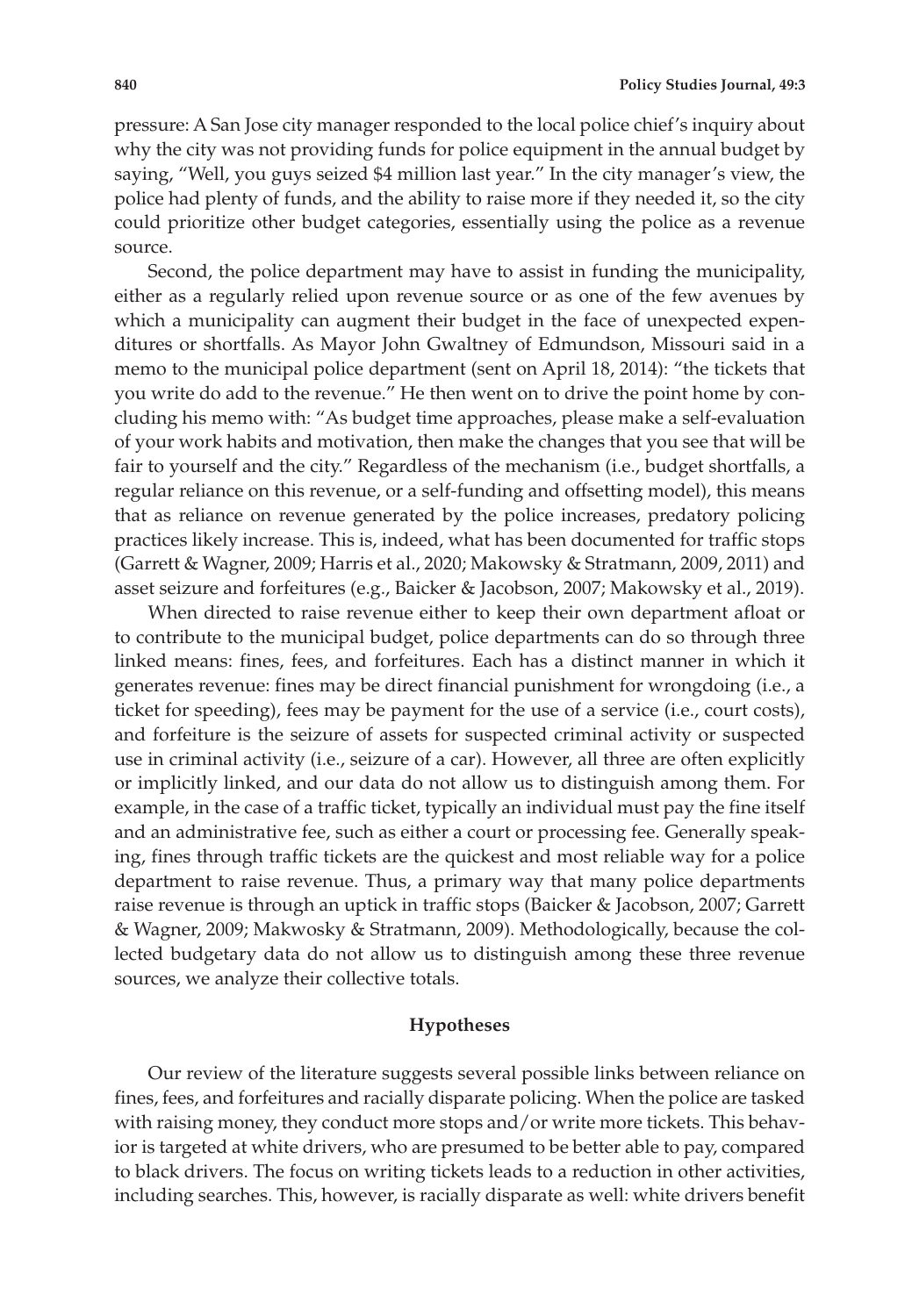from this reduction more than black drivers. This, in turn, leads officers to use a higher threshold of suspicion when deciding whether or not to search for white drivers. Thus, contraband hit rates will likely be higher for those white drivers who are searched, with no corresponding shift for black drivers, since they do not see the same reduction in search rates.<sup>1</sup> We hypothesize:

*Hypothesis 1: Greater reliance on revenue generated by the police department is linked to lower search rates for both black and white drivers*.

*Hypothesis 2: Greater reliance on revenue generated by the police department is linked to a bigger reduction in search rates for white drivers than for black drivers*.

*Hypothesis 3: Greater reliance on revenue generated by the police department is linked to an increase in the contraband hit rate for white drivers but not for black drivers*.

#### **Data from North Carolina Municipalities**

In our first test, we turn to data on individual traffic stops. Looking at individual stops allows us to better control for other contextual factors that have been shown to matter in predicting and explaining who is searched, such as driver characteristics (e.g., driver gender and age) and stop characteristics (e.g., time of day and stop purpose). However, data on individual stops conducted by municipal police departments are not widely available. Further, areas where publicly available municipal budget information co-occurs with publicly available policing data is even rarer. Fortunately, the state of North Carolina makes both available.

More generally, North Carolina is a good case with which to test our hypotheses, because the state is close to the U.S. average in terms of population, inequality, and crime rates. Our initial focus is on North Carolina municipalities, which exhibit substantial variation in their composition (racial, socioeconomic, and degree of urbanization). That being said, we expand our analysis to focus on multiple states to test whether our results are robust in the second set of analyses. In that analysis, we examine aggregate municipal information rather than individual stop outcomes.

To create the North Carolina dataset, we merge information from two sources. The first is information on individual traffic stops conducted in municipalities. In North Carolina, officers from almost every jurisdiction in the state must record their traffic stops using the SBI 122 form (Figure 1). This data is made publicly available by the state's Bureau of Investigation (for additional information see Baumgartner et al., 2018); we focus on municipal police departments. This record of traffic stops is combined with municipal budget data reported to and made public by the state treasurer's office from the fiscal year 2008 onward. The resulting merged dataset has 4,900,339 traffic stops made across 126 municipal police departments.

To ensure that our data have sufficient information to produce reliable estimates, we restrict our dataset to stops made in municipalities where: (i) the department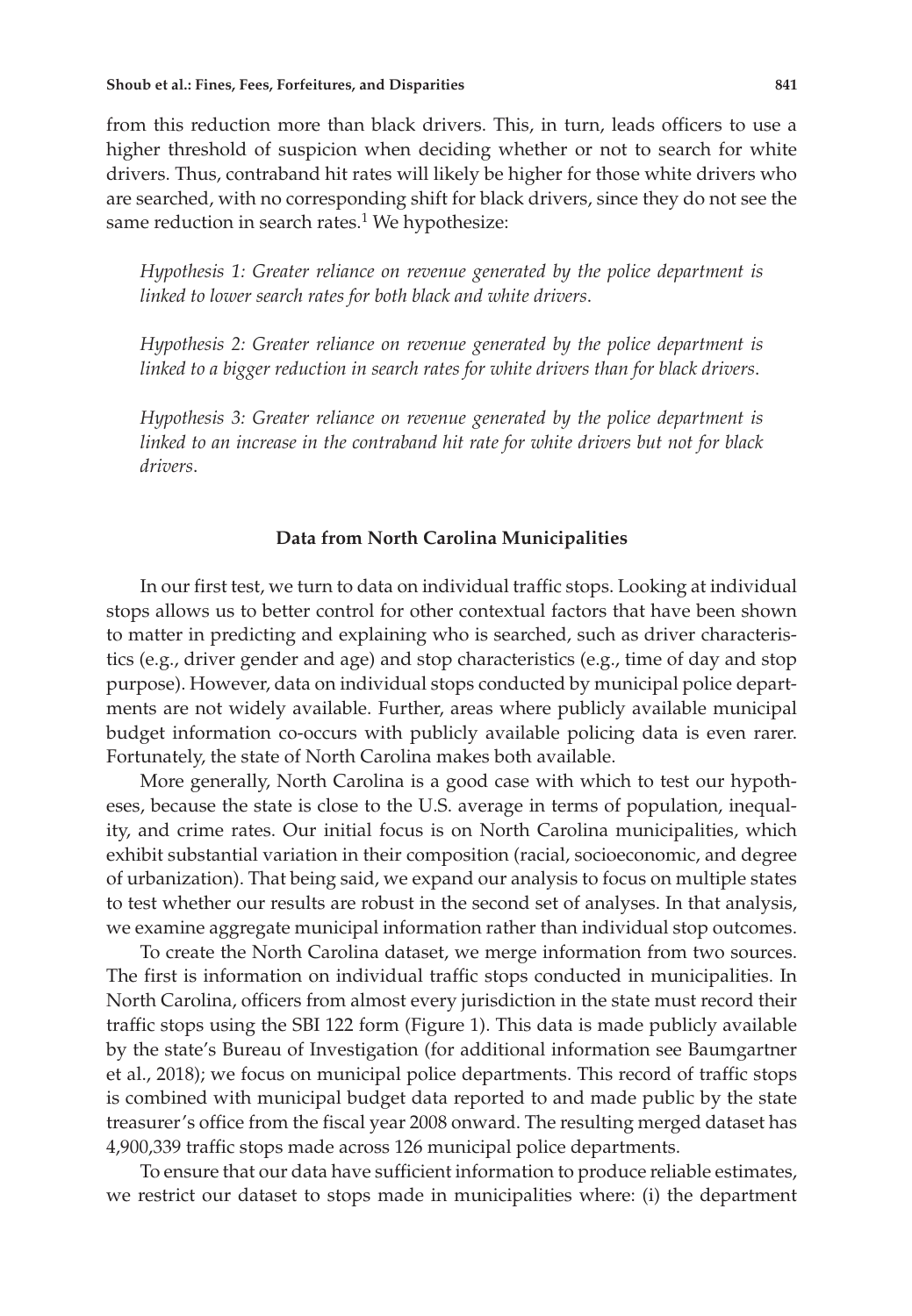Protective Fris

**Suspicious Movement** Witness Observation

> E No<br>No<br>No

| CARO                                                                                                                                                                                          | <b>TRAFFIC STOP REPORT</b>                                                                                                                                                                                                        |                                                                                                                    | <b>Traffic Stop Report</b><br>Part II                                                                                                                                                                                                                     |  |  |  |
|-----------------------------------------------------------------------------------------------------------------------------------------------------------------------------------------------|-----------------------------------------------------------------------------------------------------------------------------------------------------------------------------------------------------------------------------------|--------------------------------------------------------------------------------------------------------------------|-----------------------------------------------------------------------------------------------------------------------------------------------------------------------------------------------------------------------------------------------------------|--|--|--|
|                                                                                                                                                                                               |                                                                                                                                                                                                                                   |                                                                                                                    | Type of Search (check only one)<br>Search Warrant<br><b>Cause</b> Probable Cause<br>Search Incident to Arrest<br>Consent                                                                                                                                  |  |  |  |
| <b>Agency Name</b><br><b>County of Stop</b><br>City of Stop                                                                                                                                   | Date (Month/Day/Year)<br><b>Officer ID Number</b><br>Part I                                                                                                                                                                       | Time                                                                                                               | <b>Basis for Search</b><br>Erratic/Suspicious Behavior<br>п<br>Observation of Suspected Contraband<br>п<br>г<br>Other Official Information<br>Informant's Tip<br>□<br>□                                                                                   |  |  |  |
| Initial Purpose of Traffic Stop (check only one)<br>□<br>Checkpoint<br>Driving While Impaired<br>ш<br>п<br>Investigation                                                                      | п<br>Other Motor Vehicle Violation<br>□<br>Safe Movement Violation<br>п<br>ш<br>п<br>п<br>Seat Belt Violation                                                                                                                     | Stop Light / Sign Violation<br>Vehicle Equipment Violation<br>Vehicle Regulatory Violation                         | Person(s)/Vehicle Searched<br>Was the Vehicle Searched?<br>Was the Driver Searched?<br>Was a Passenger(s) Searched?<br>Were the Personal Effects of the Driver and/or Passenger(s) Searched?                                                              |  |  |  |
| <b>Vehicle Driver Information</b><br>Driver's Age<br>п.<br>Male<br>Driver's Sex<br><b>Driver's Ethnicity</b><br>п<br>Non-<br>Hispanic                                                         | Speed Limit Violation<br>п<br>Native<br>Driver's Race I White<br>D.<br>Black<br>D<br>American<br>п<br>Female<br>□<br>Hispanic<br>(Person of Mexican, Puerto Rican, Cuban,<br>Central or South American, or other Spanish Culture) | п<br>Asian<br>$\Box$ Other                                                                                         | Identify the sex, race, and ethnicity of each passenger searched<br>Age<br>Sex<br>Race<br>Native<br>Male<br>Black<br>Other<br>Female<br>White<br>Asian<br>American<br>Passenger 1<br>Passenger 2<br>Passenger 3<br>Passenger 4<br><b>Contraband Found</b> |  |  |  |
| Citation Issued<br>П<br>п<br>No Action Taken<br><b>Physical Resistance Encountered</b>                                                                                                        | Enforcement Action Taken as a Result of the Traffic Stop (check only one)<br>On-View Arrest -<br>п<br>□<br>Verbal Warning<br>Written Warning                                                                                      | * If arrest made, who was arrested?<br>□<br>Driver<br>□<br>Passenger(s)                                            | Contraband found as a result of the search:<br>$\Box$ None<br>OR complete the following:<br>$\Box$ Drugs<br>Ounces<br>Pounds<br>Dosages<br>Gallons<br>□ Alcohol<br>Pints<br>Dollar Amount<br>Money                                                        |  |  |  |
| Did injuries occur to the Officer(s) as a result of the stop?<br>Did injuries occur to the Driver as a result of the stoo?<br>Did injuries occur to the Passenger(s) as a result of the stop? | Did Officer(s) encounter any physical resistance from Driver and/or Passenger(s)?<br>Did Officer(s) engage in the use of force against the Driver and/or Passenger(s)?                                                            | □<br>Yes<br>No<br>□<br>Yes<br>ш<br>No<br>П<br>п<br>No<br>Yes<br>г<br>n<br>No<br>Yes<br>D.<br>П<br>Yes<br><b>No</b> | □ Weapons<br>Number of Weapons<br>$\Box$ Other<br>Dollar Amount<br><b>Property Seized</b><br>Property seized as a result of the search:<br>$\Box$ None<br>OR complete the following:                                                                      |  |  |  |
| Vehicle/Driver/Passenger(s) Search<br>Was a search initiated subsequent to the traffic stop?<br>SBI-122 (Rev. 1/2015)                                                                         | "If search was initiated, complete Part                                                                                                                                                                                           | □<br>$Yes^*$ $\Box$ No                                                                                             | □ Motor Vehicle<br>Personal Property C Other Property<br>Office Use Only<br>Dr.<br>Reviewed<br>Entered                                                                                                                                                    |  |  |  |

**Figure 1.** SBI 122 Form.

made at least 50 stops of white, black, and Latinx drivers each, and (ii) there are multiple years of data for that municipality.<sup>2</sup> In a similar vein, we drop stops occurring in municipalities in years where: (i) a municipality reported no revenue in either the current or previous year, as we assume these were either clerical errors or that no actual data were reported to the state, or (ii) reported values for our key independent variables appear as extreme outliers, which is discussed in greater detail below. Finally, we exclude stops of other race drivers (i.e., not white, black, or Latinx drivers), as there are not sufficient observations to produce reliable estimates across municipalities, and stops that include a mandatory search (i.e., warrant searches, protective frisk searches, and incident to arrest searches). Our theoretical expectations depend on officers having discretion, but these types of searches are largely procedural. Subsequent analyses look only at consent and probable cause searches, which offer officers much greater leeway in deciding who should be searched.<sup>3</sup> The resulting data set runs from 2010 to 2016, spans 126 municipal police departments, and contains 4,579,471 stops. For additional information on which municipalities are and are not included, see Appendix A in supporting information.

SBI-122 (Rev. 1/2015)

From the data on individual stops, we construct two dependent variables: whether a driver is searched (167,766 searches conducted), which allows us to test our first and second hypotheses, and whether contraband is found if the driver is searched (62,425 searches that yielded contraband). In addition, the SBI-122 form also provides one of the our key independent variables: driver race and ethnicity. The mutually exclusive race-ethnicity categories are non-Latinx white (2,224,398),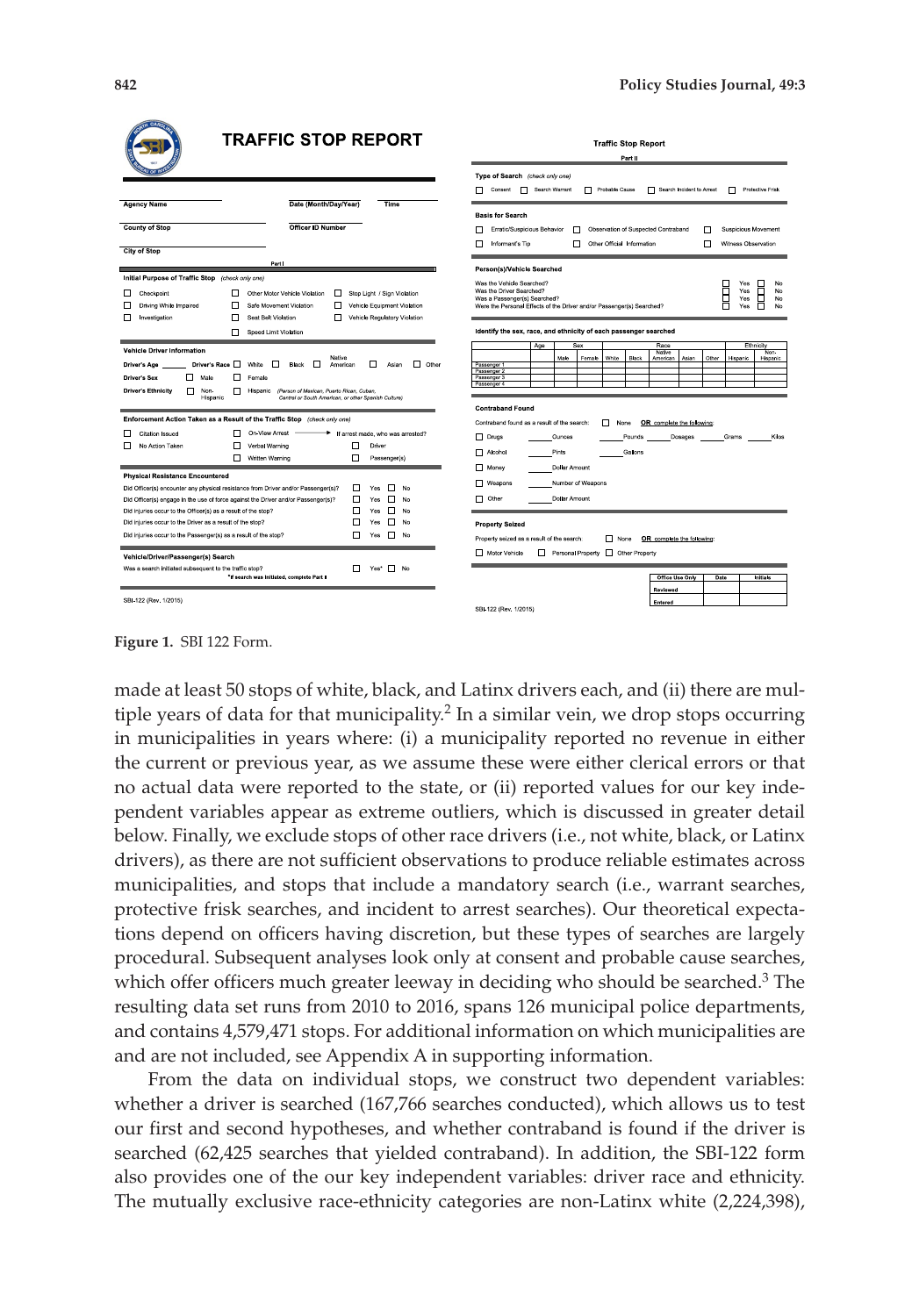non-Latinx black (1,940,725), and Latinx (376,534). Drivers of other races and ethnicities are excluded from this analysis.

Our second set of key independent variables is constructed using the municipal budget data. From these data sets, we extract information both on the total amount of revenue raised and the total raised through fees. $4$  Of the 553 entities reporting to the state treasurer, 161 have a corresponding police department in the traffic stops data set, and 126 municipalities have multiple years of data that meet our criteria. The discrepancy is born from the fact that not every municipality maintains its own police force, not every police department must report traffic stop information to the state, a small number of municipalities are excluded for not having stopped a sufficient number of drivers for this analysis, and some municipalities only reported one year of data. Among the 126 municipalities included in our analysis, the total revenue per capita raised in the previous fiscal year ranges from approximately \$254.70 to \$17,483.10 with a mean of \$2,172.20, while the total expenditures per capita the previous fiscal year ranges from approximately \$343.50 to \$17,211.40 with a mean of \$2,131.20. The total revenue from fines, fees, and forfeitures raised in the previous fiscal year ranges from approximately \$0 to \$1,218.18 with a mean of \$23.91.

Using this data, we create three measures of ways that a municipality may rely on revenue generated by the justice system. First, the municipality may regularly rely on fines, fees, and forfeitures to fund the government, just as it regularly relies on other sources of revenue such as taxes. To operationalize this concept, we calculate the proportion of the municipality's total revenue that comes from fines, fees, and forfeitures. This measure captures the extent to which a municipality's budget is dependent on these revenue streams and is constructed in the same way as the measure used by Sances and You (2017). The logic behind this measure is that, on average, budgets and revenue streams vary little from year to year. As such, we assume that if the local criminal justice system raised 1 percent of the overall revenue for the municipality the previous budget cycle, the community would expect that about 1 percent of the overall revenue for the current budget cycle would also come from the local criminal justice system or police. This variable ranges from 0.00 percent to 7.50 percent, with a mean of 1.15 percent. This captures a regular reliance on fines, fees, and forfeitures for revenue.

A second way that municipalities may come to rely on such revenue is in the face of fiscal stress. Municipalities with temporary budget shortfalls may turn to fines, fees, and forfeitures as a stop-gap measure to make up for lost revenue. Here, the reliance on these streams of revenue may change year to year. To measure this concept, we generate two separate variables. The first is the difference in revenue between the current and previous budget cycle, not counting revenue generated by fines, fees, and forfeitures. Harris et al. (2020) use the same measure of fiscal stress. Negative values indicate a decline in revenue from other sources. This is calculated by differencing the current year's total revenue per capita and the previous year's revenue per capita. This ranges from −\$1,763.68 to \$1,812.10, with a mean of −\$1.38. Our second measure of fiscal stress is the difference between municipal revenue and expenditures per capita in the previous year. This ranges from −\$1,557.08 to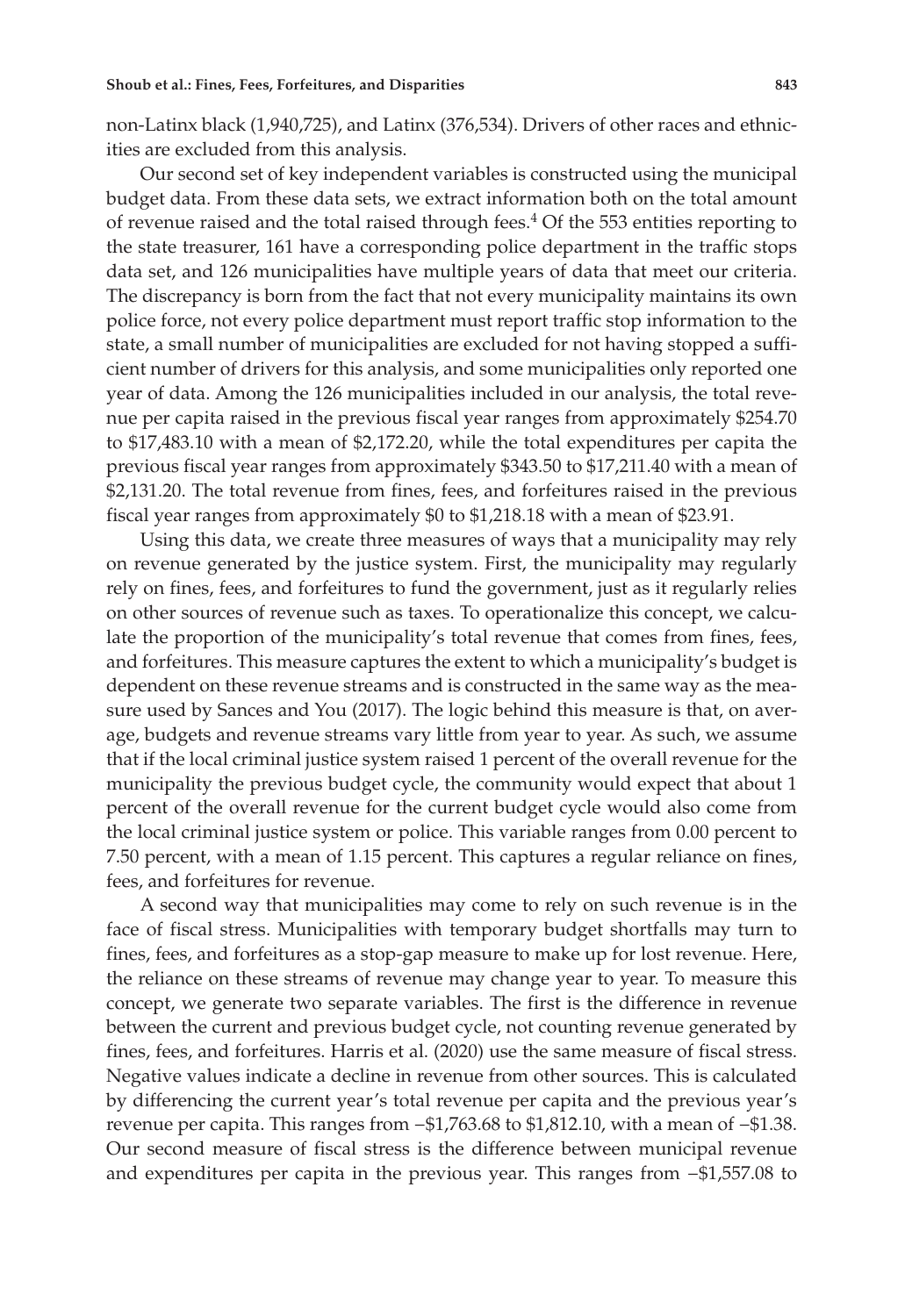\$1,565.52, with a mean of \$41.01. This captures the extent to which the municipality is operating in surplus or deficit mode.

For each of the three key fiscal independent variables described in this section, we drop extreme outliers.<sup>5</sup> Further, for each measure of revenue reliance, we use lagged budget information. By the budget revenue amounts from the previous year, we ensure that the recorded stops that took place cannot affect the revenue totals used to construct the variables. Additionally, we use lagged budget information to address endogeneity concerns stemming from simultaneous measurement if we were to use measures constructed using the current year's information. The last thing to note about these measures is they are not highly correlated with each other, lending evidence to the notion that they do, indeed, capture different ways that a municipality may experience fiscal stress.<sup>6</sup>

With all three of these measures, we are able to better understand not only *if* a municipality responds to fiscal stress with a change in policing, but whether certain types of stress generate certain policing outcomes. That is, it could be that when a municipality regularly relies on fines, fees, and forfeitures, the police department is regularly expected to play an important role in generating revenue. Moreover, it could be that the police are only called upon to help raise revenue as a stop-gap measure. Separating these out, both conceptually and methodologically, allows for an understanding of the types of fiscal stress that may lead to a change in police behavior. Theoretically, we do not have separate expectations for the two types of fiscal stress but instead, expect that any kind of fiscal stress will lead to more reliance on the police for revenue.

In addition to the two key sets of independent variables—driver race and municipal reliance on revenues generated by the criminal justice system—we include a number of standard control variables based on previous studies (Baumgartner et al., 2018). These are: driver gender, hour of day, day of week, and initial stop purpose. Additionally, we include fixed effects for municipalities to capture unexplainable differences between agencies and municipalities.

# **Analysis of North Carolinian Municipal Traffic Stops**

We estimate two logistic regressions: whether the driver was searched (Model 1) and whether the search led to the discovery of contraband (Model 2).<sup>7</sup> The first of these models allows us to test our first and second hypotheses, while the second model allows us to evaluate our third hypothesis. In each, the key independent variables of interest are driver race; the proportion of revenue from fines, fees, and forfeitures; and our two measures of fiscal stress. Further, we include interactions between driver race and our three variables capturing reliance on policing revenue. Table 1 shows the results.

Hypothesis 1 focused on fee reliance generally. Necessary but not sufficient support for this would be seen if the coefficient associated with the proportion of revenue variable is negative and statistically significant, while the two measures of fiscal stress should be positive and statistically significant. This is precisely what we see across all three measures. Further, for the interactive hypothesis 2 to see support, the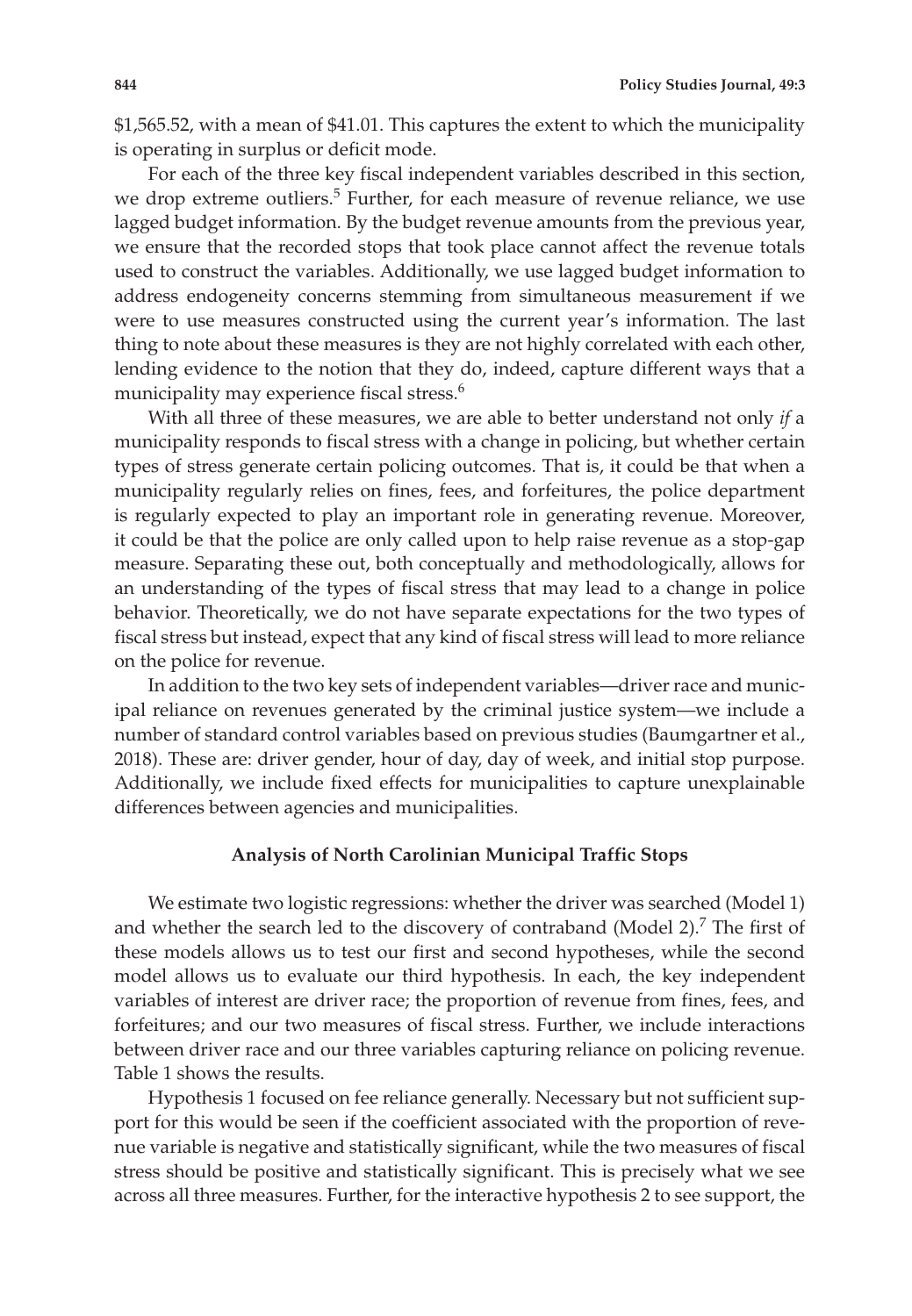|                                           | (1)        | (2)                 |  |
|-------------------------------------------|------------|---------------------|--|
|                                           | Search     | Contraband   Search |  |
| Intercept                                 | $-5.65**$  | 0.56                |  |
|                                           | (0.27)     | (0.56)              |  |
| <b>Black driver</b>                       | $0.59**$   | $-0.02$             |  |
|                                           | (0.01)     | (0.02)              |  |
| Proportion of total revenue from FFF      | $-10.71**$ | $8.14**$            |  |
|                                           | (0.60)     | (1.13)              |  |
| Difference in total revenue (sans FFF)    | $0.14**$   | 0.05                |  |
|                                           | (0.02)     | (0.03)              |  |
| Revenue & expenditures difference         | $0.19**$   | $0.14**$            |  |
|                                           | (0.02)     | (0.05)              |  |
| Black * prop. of total revenue from FFF   | 10.78**    | $-6.45**$           |  |
|                                           | (0.61)     | (1.16)              |  |
| Black * diff. in total revenue (sans FFF) | $0.09**$   | 0.04                |  |
|                                           | (0.02)     | (0.04)              |  |
| Black * diff. b/t revenue & expenditures  | $0.21**$   | $-0.10$             |  |
|                                           | (0.03)     | (0.06)              |  |
| Male driver                               | $1.11**$   | 0.02                |  |
|                                           | (0.01)     | (0.01)              |  |
| Driver age                                | $-0.04**$  | $-0.01**$           |  |
|                                           | (<0.01)    | (<0.01)             |  |
| Latinx drivers & interactions             | Yes        | Yes                 |  |
| Other controls                            | Yes        | Yes                 |  |
| Municipal fixed effects                   | Yes        | Yes                 |  |
| AIC                                       | 1,169,314  | 209,106             |  |
| <b>BIC</b>                                | 1,171,692  | 210,816             |  |
| Log likelihood                            | $-584,485$ | $-104,382$          |  |
| Num. obs.                                 | 4,410,023  | 162,752             |  |

**Table 1.** Explaining Individual Driver Stop Outcomes

*Note:* Entries are coefficients from a logistic regression, with standard errors in parentheses below. "Other controls" are: initial stop purpose, month of stop, day of week of the stop, year of stop, and hour of stop. Heteroskedastic consistent standard errors (HC0) are shown, which correct for possible issues induced by the clustered nature of the data (i.e., clustered by the municipality). When refit with HC3 heteroskedastic consistent standard errors, the results do not change.

\*\**p* < 0.01.

Abbreviation: FFF, fines, fees, and forfeitures.

interaction term must be statistically significant. We once again see this across all three measures and their interaction with race. To further evaluate these hypotheses, we turn to predicted probability plots and a consideration of how the coefficients interact.

Figure 2 shows the predicted probability of being searched across the observed range of values for the regular fee reliance variable—the proportion of revenue from fines, fees, and forfeitures. All other values are held to their mean or mode, and the municipality is assigned to be Charlotte, the largest city in the data set. The *x*-axis shows revenue reliance across the observed range of values, while the *y*-axis shows the predicted probability of being searched. The solid line indicates the predicted probability for white drivers, while the dashed line indicates the predicted probability for black drivers. The shaded area indicates the 95 percent confidence interval.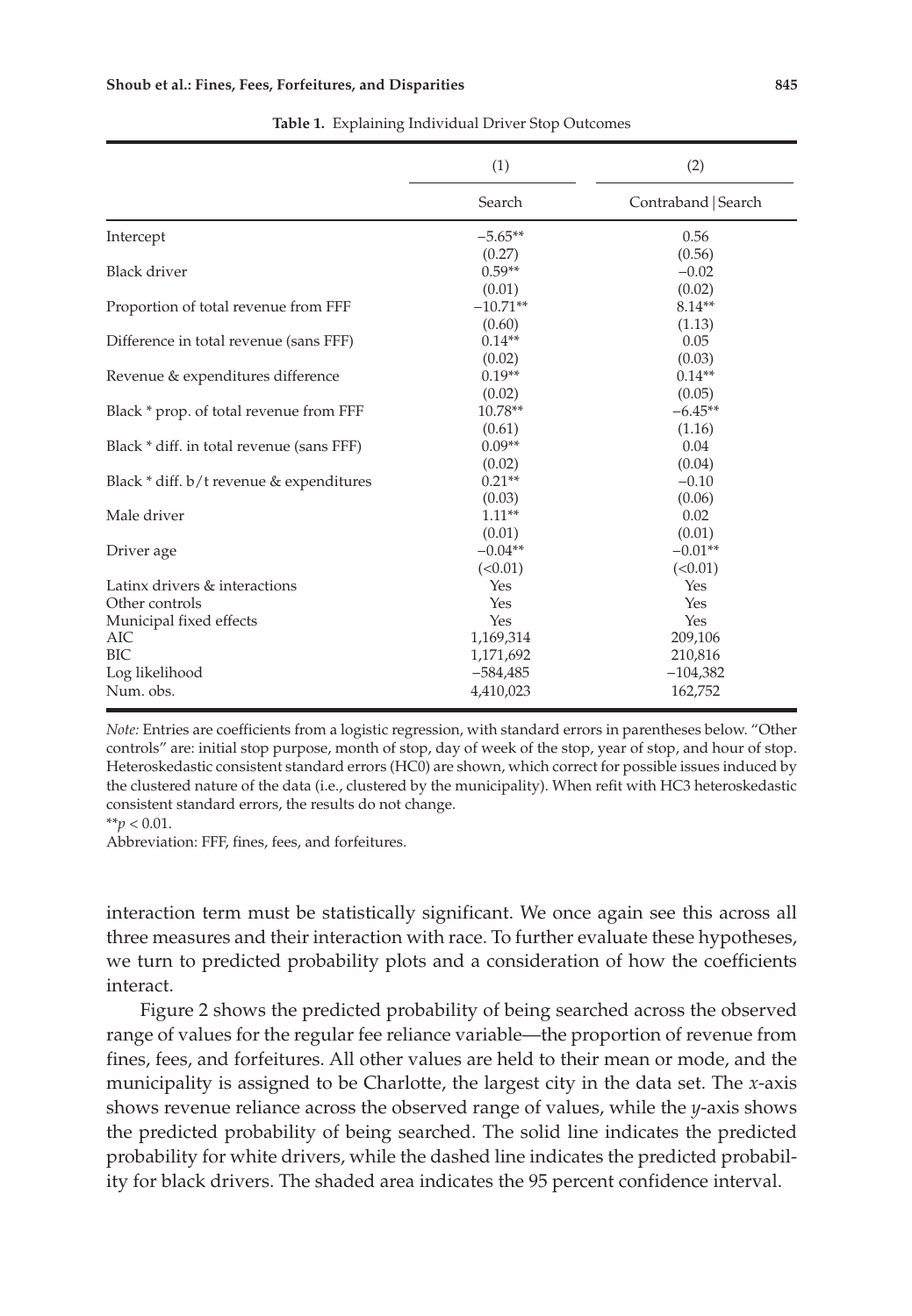

**Figure 2.** Probability of Being Searched by Revenue Reliance and Driver Race. (a) Proportion of Revenue from Fines, Fees, and Forfeitures, Previous Year. (b) Difference Between Per Capita Revenue and Expenditures.

*Note:* All other values held to their mean or mode; the municipality is Charlotte, NC; and as in the regressions extreme outliers are excluded. Similar patterns are seen when looking at the predicted probabilities of the difference between per capita revenue and expenditures and the change in per capita revenue.

Regarding reliance on fees and search rates for black and white drivers, Figure 2a clearly shows that there is no impact for black drivers, but higher reliance on fines, fees, and forfeitures correlates with a sharp reduction in searches for white drivers. Regarding fiscal stress, Figure 2b, shows a modest increase in the odds of search for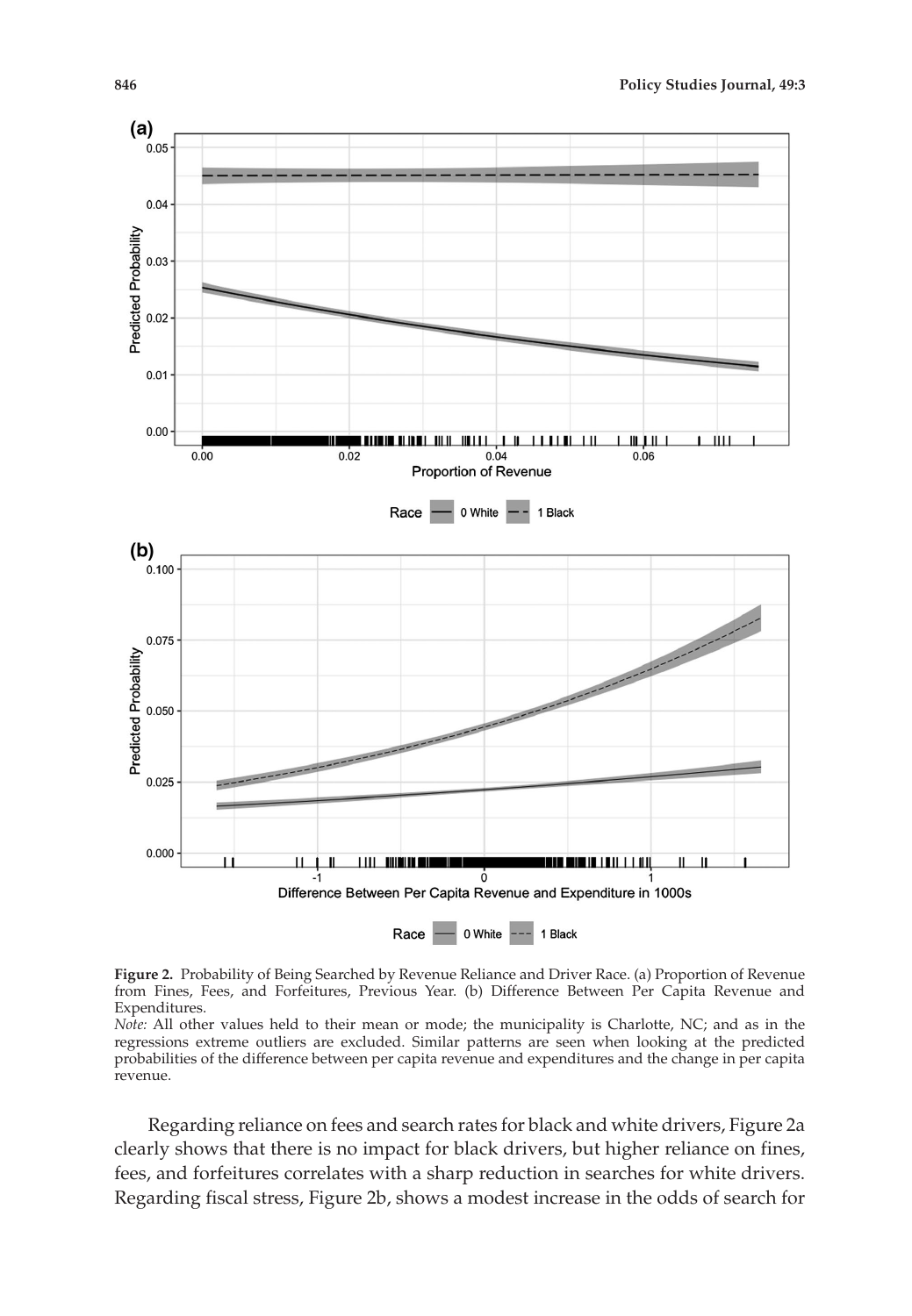white drivers, but a sharp increase for blacks. (We do not show the figure depicting the predicted probabilities across the range of changes in revenue between the current and previous year, as the same patterns are observed for this as are shown in Figure 2b.) Thus, we see support for hypothesis 1 and see the opposite of what is expected in hypothesis 2.

One implication here is that the racial disparity in search rates *grows* in the face of regular reliance on fines, fees, and forfeitures, but, conversely, also grows during years of budgetary surplus. This can be more clearly seen if we plot the expected difference, as shown in Figure 3. In Figure 3, we plot the change in the predicted search rate ratio, which is calculated by dividing the probability of a black driver being searched by the probability of a white driver being searched. Values greater than one indicate that black drivers are more likely to be searched, values of one mean white and black drivers are equally likely, and values below one indicate that white drivers are more likely to be searched.

Figure 3 reveals that racial disparities in who is searched following a traffic stop increase between those places that do not regularly rely on fines, fees, and forfeitures—measured as the proportion of revenue from fines, fees, and forfeitures and those that do. Conversely, going from a high deficit (greater reliance) to a high surplus (less reliance) increases the search rate ratio: short-term reliance is related to



**Figure 3.** Racial Disparities in the Probability of Being Searched Across the Observed Range of Values of the Proportion of Revenue from Fines, Fees, and Forfeitures (or Regular Reliance). (a) Propotion of Revenue. (b) Change in Revenue.

*Note:* The black:white search rate ratio is calculated by dividing the predicted probability of a black driver being searched by the predicted probability of a white driver being searched across the approximate range of observed values excluding extreme outliers. This means values over 1 indicate a black driver is more likely to be searched. Patterns shown in 3b hold when looking at the change in revenue.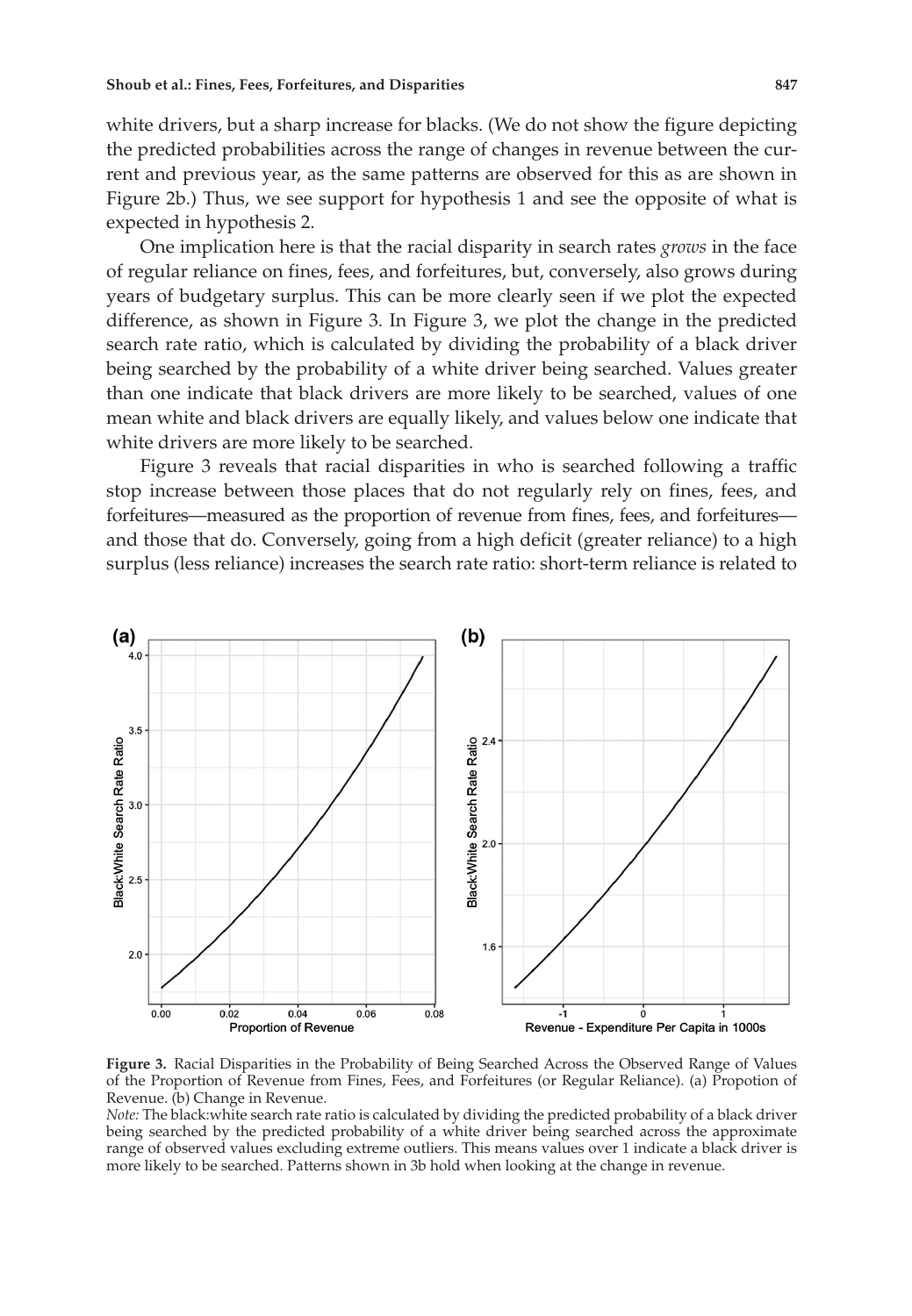a decrease in disparities. Additionally, black drivers are always searched at higher rates given these parameters. On balance, this indicates that greater reliance may be linked to more disparate treatment of black and white drivers.

Finally, we evaluate hypothesis 3: as reliance on fees increases, and searches of whites decline, we should observe an increased probability of finding contraband following those searches of white drivers that do occur. Black drivers, seeing no reduction in search rates, should see no change in contraband hit rates. As with the other hypotheses evaluated, this too is conditional and we approach evaluation in the same way: first, we evaluate whether either interaction term is statistically significant, which is a necessary condition of finding support for the hypothesis, and, if it is, we evaluate whether the observed predicted probabilities show the hypothesized pattern. Looking at Model 2 of Table 1, we see that the interaction between regular fee reliance or the proportion of revenue from fines, fees, and forfeitures and driver race reaches statistical significance. However, the interactions with our fiscal stress measures do not. As such, we now turn to evaluate whether the posited relationship is observed by plotting the predicted probabilities of finding contraband.

Figure 4 shows the predicted probabilities of finding contraband following a discretionary search (*y*-axis) by driver race and across the observed range of values for regular reliance or the proportion of revenue from fines, fees, and forfeitures (*x*-axis). As in previous figures, the solid line indicates black drivers, while the dashed line indicates white drivers. The gray shaded area around each line indicates



**Figure 4.** Probability of Being Found with Contraband by Driver Race and Proportion of Revenue from Fines, Fees, and Forfeitures in the Previous Year.

*Note:* All other values held to their mean or mode; the municipality is Charlotte, NC; and as in the regressions extreme outliers are excluded. Similar patterns are seen when looking at the predicted probabilities of the difference between per capita revenue and expenditures and the change in per capita revenue.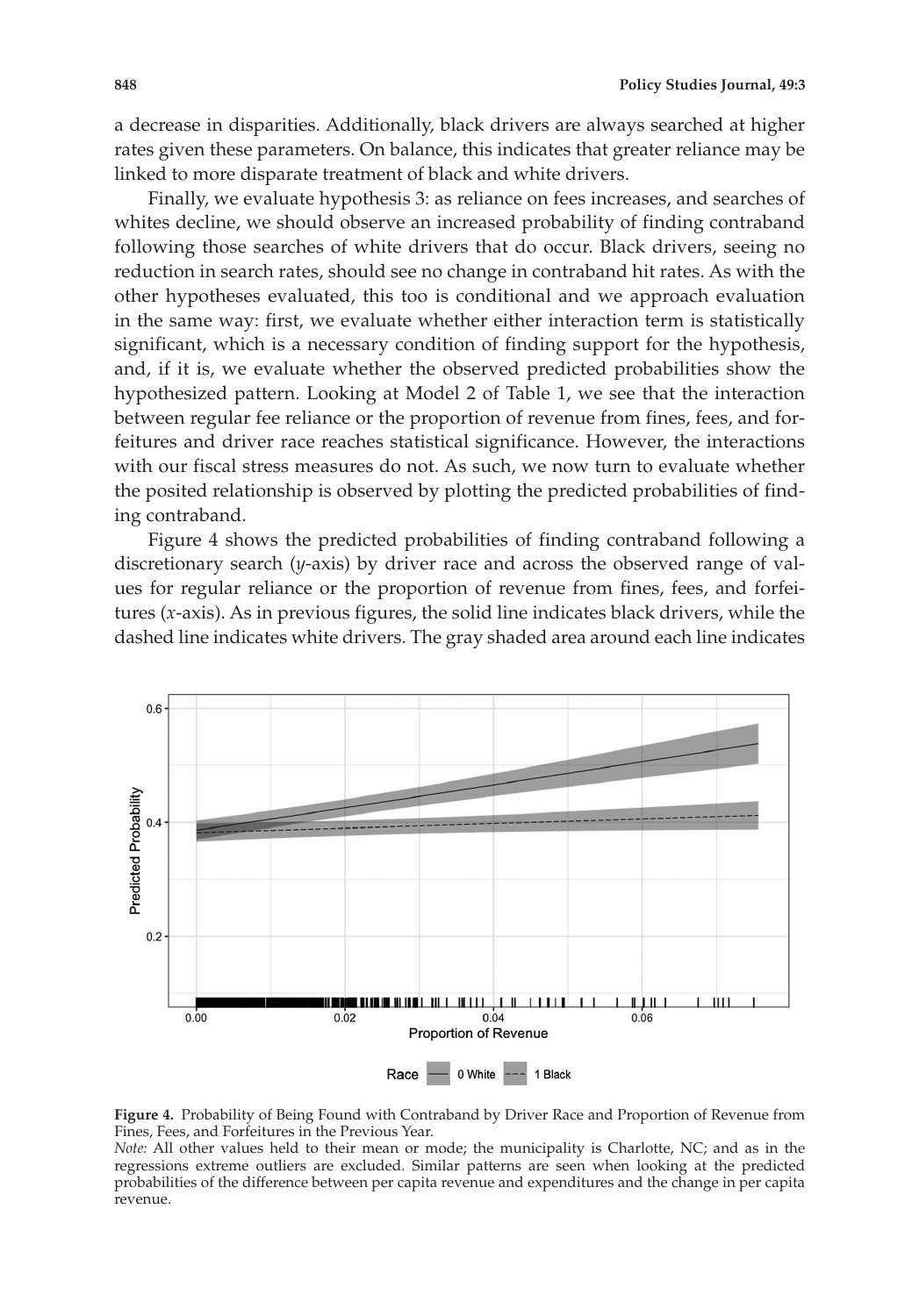the 95 percent confidence interval. All other values are held to their mean or mode, and the city is assumed to be Charlotte.

In Figure 4, we see precisely what we predicted based on our hypothesis: the probability that a black driver will be found with contraband is largely flat as reliance on fees increases, and the probability that a white driver will be found with contraband significantly increases, supporting hypothesis 3. This highlights the potential benefit of conducting fewer searches as the higher hit rates suggest that officers are eliminating lower-quality searches that are more likely to turn up empty. Thus, officers can operate more efficiently and motorists can find relief from intrusive police scrutiny. All in all, increased reliance on fees affects white and black drivers in different ways. The next section asks whether these findings generalize to other municipalities across the United States and explicitly tests changes in the search disparity.

Because the available data on municipal budgets do not allow separate analyses of fines, fees, and forfeitures, we are unable consistently to break apart these parts of the process. However, we can assess directly whether the property is seized, and we do so in Appendix B in supporting information. First, we predict whether any property is seized as a part of the traffic stop if a search is conducted. This more directly links to the concept of forfeitures. Here the same hypotheses would be tested as with contraband: as reliance on fees increases and searches of whites decline, we should observe an increased probability of property being seized following those searches of white drivers but not of black drivers. This is observed. Second, we re-estimate the contraband and seizure regressions such that they are not conditional on a search occurring. In this case, if white drivers see disproportionally lighter outcomes when there is increased revenue reliance, then we should observe the sign on driver race and the associated interaction terms reverse. Once again, this is observed. For this analysis and longer discussion, see the supporting information.

# **Aggregate Tests for Racial Disparities**

We now turn to aggregate tests, which allow us to test the implied connection between reliance on fines, fees, and forfeitures and racial disparities. To so, we look at racial disparities in searches by year across 39 municipalities in four states. Additionally, we test a slightly different hypothesis here:

## *Hypothesis 4: Greater fee reliance is linked to higher black:white aearch rate ratios*.

For this analysis, we draw on four data sources: (i) the Annual Survey of State and Local Government Finances administered by the Census (for revenue information); (ii) traffic stop information made public by select states and municipalities collected by Baumgartner, Christiani, Epp, Roach, and Shoub (2017); (iii) the U.S. Census and American Community Survey (for population estimates); and (iv) the FBI's Universal Crime Reporting statistics. With this, we produce a new data set with 216 observations spanning 39 cities across four states across a varying number of years for each (between 1 and 7 years). We leverage the longitudinal element of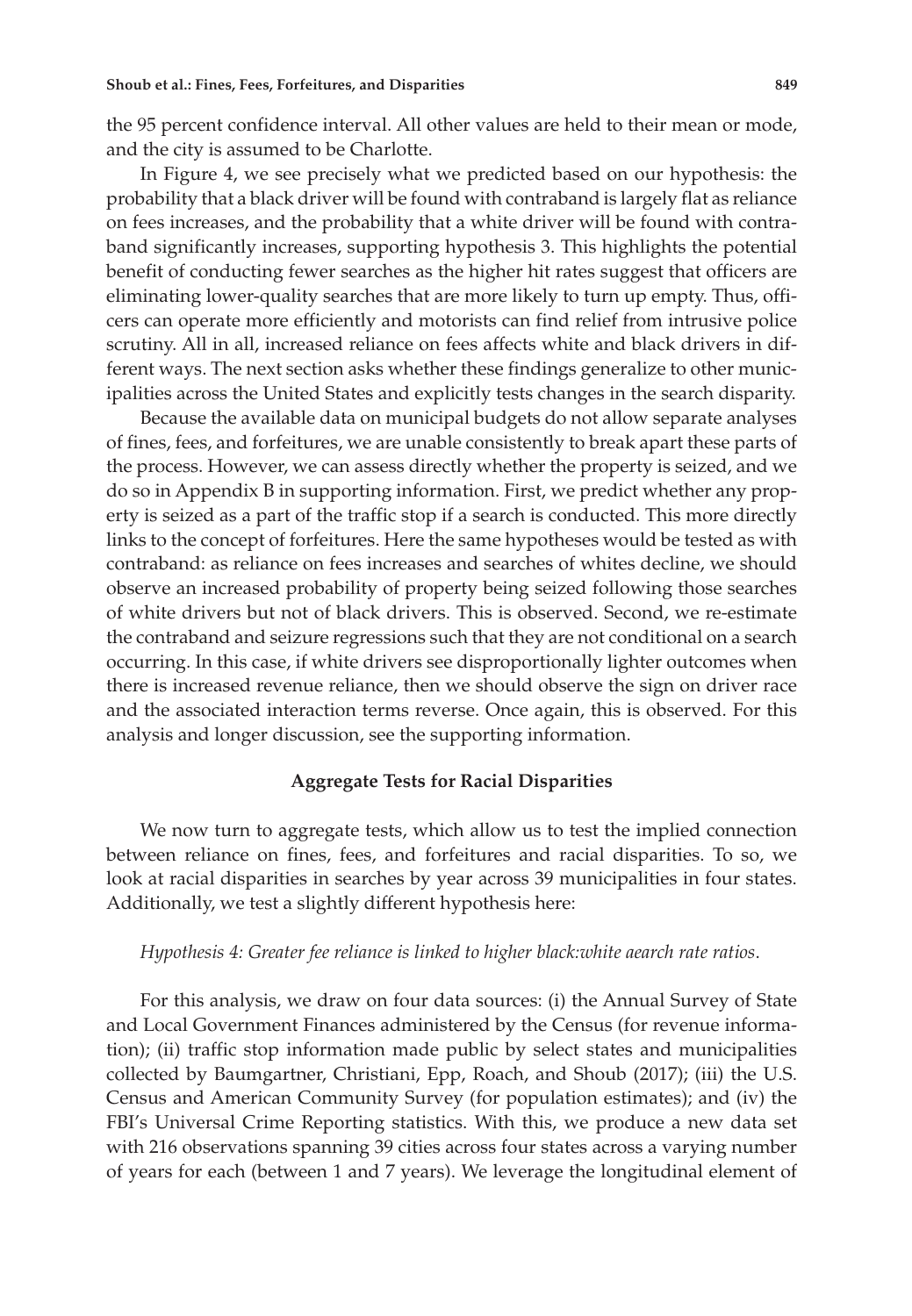| <b>State</b> | N   | Municipalities | <b>Stops</b> | Mean SRR | Mean Difference in<br>Revenue per Capita | Mean Revenue<br>$Proportion_{t-1}$ |
|--------------|-----|----------------|--------------|----------|------------------------------------------|------------------------------------|
| IL           | 141 | 26             | 3.439.947    | 3.29     | \$0.06                                   | 0.0179                             |
| NC.          | 65  | 11             | 1,960,441    | 2.00     | \$0.02                                   | 0.0000                             |
| <b>OR</b>    |     |                | 391,850      | 2.52     | \$0.10                                   | 0.0001                             |
| <b>TX</b>    | 3   |                | 561,730      | 3.17     | \$0.41                                   | 0.0094                             |
| Overall      | 216 | 39             | 6,353,968    | 2.88     | \$0.06                                   | 0.0118                             |

**Table 2.** Data Overview of the Merged Data Set of Information on Traffic Stops and the Annual Survey of State and Local Government Finances

this data by relying on a lagged structure of the revenue reliance to mitigate concerns about simultaneity bias. Table 2 provides a summary of the data set.

Whereas in the previous section we compared relative probabilities of being searched for white and black drivers to test whether the disparity in search rates grows or shrinks, here we estimate the disparity by agency and year. To measure racial disparities, we calculate a black:white search rate ratio (SRR), as shown in Figure 3. Values of 1 indicate equal search rates, while values greater than 1 indicate that black drivers are searched at a higher rate than whites. All agencies have an SRR greater than 1, and most have an SRR greater than 2. The measure ranges from 1.08 to approximately 7.96. This is clear in Table 1, where the average is 2.88. Below we show that if outliers are excluded, the results remain the same. The black:white SRR is a robust measure: when compared to logistic odds ratios generated by regressions controlling for possible confounding variables—such as those controlled for in the previous analysis—they correlate at 0.98. For this analysis, see the supporting information.

One concern with using a ratio to measure disparities is that when there are few observations—in this case when few stops are made—small changes in the number of searches conducted can produce large differences in the ratio. In other words, it may result in a volatile and unreliable measure. To address this, we only include agencies and time periods with at least 10,000 traffic stops, including 100 stops each of white and black drivers, and where at least one white driver and one black driver were searched. To maximize the number of municipalities in the analysis, if these stop thresholds are not met in a single year, information across years are combined until thresholds are met. All related data are tied to the first year in the window. For more information, see the supporting information. In a robustness check discussed and presented below, we show that narrowing the data used to only observations where one year's worth of data is used does not change the results.

Once again, the primary concept of interest is the reliance on revenue generated by the police. Here we use information recorded by the Census Bureau in their database on individual local government finances. We draw from two of the reported fields: the total revenue reported and the revenue raised from fines, fees, and forfeitures.<sup>8</sup> These data are drawn from a periodic survey of local governments, which the Census has been conducting since 1967. However, in most years the survey is not comprehensive and the participation of individual municipalities varies. Starting in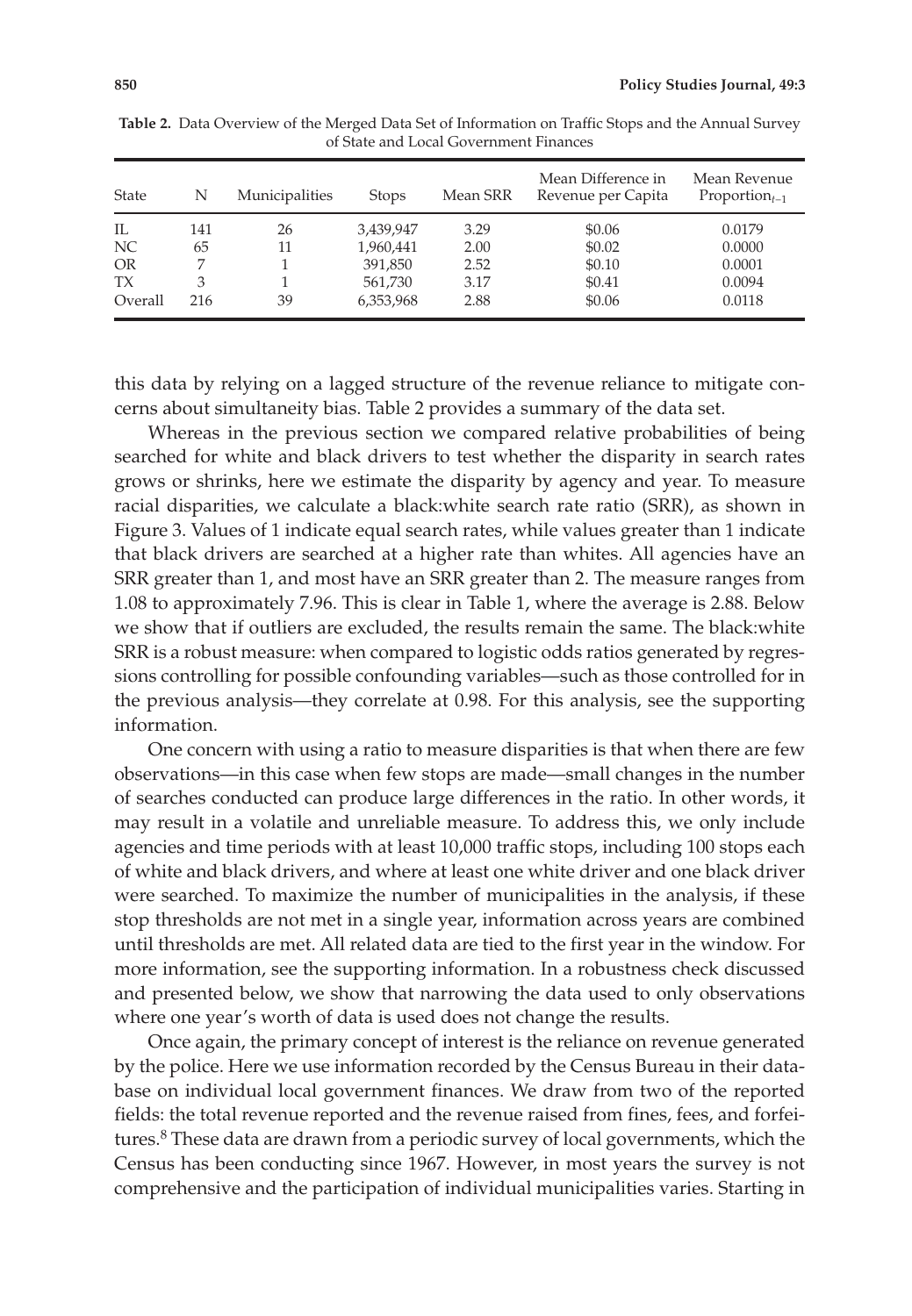2005, data on the same set of municipalities become consistently available through 2012, so this window of time is the focus of our analysis.

Furthermore, while the data provide a reliable measure of spending in different areas of municipal governance, they do not serve the same function as an accounting statement so the associated Census-issued codebook warns against calculating a deficit or surplus by comparing aggregate expenditures and revenues. This makes it impossible to re-create our measure of fiscal stress, but we still are able to replicate our other measures of reliance on fees. First, we again calculate the proportion of total revenue from fines, fees, and forfeitures to capture regular reliance as reported by the municipality in response to the census of local governments. This variable ranges from 0 to 0.09, with a mean of 0.01. Second, we again calculate the difference in per capita revenue omitting revenue from fines, fees, and forfeitures raised between the current and previous year, which captures short-term reliance. Negative values indicate that there is a revenue shortfall. This variable ranges from −\$1.85 to \$2.49, with a mean of \$0.06. These measures mirror what is used in the previous section and test. One concern with these variables, as in the previous analysis, is that outliers in either variable will bias the results. Below we show that if outliers are excluded, the results hold.

In addition to our key variables of interest, we consistently account for variation over time and across the municipality. To the first, we include fixed effects for each year, as this period spans the great recession, and there was variable national attention on traffic stops during this period. To the second, we include random intercepts by the municipality because local funding structures and traffic stops conventions differ by state. We choose to include random intercepts rather than fixed effects as there is the minimal variation or very few observations over time for some municipalities. Due to the inclusion of intercepts by the municipality, the data set is restricted to those municipalities and departments that occur multiple times within the data set.

In one robustness check, which we present and discuss below, we also control for a number of additional and alternative explanations. Specifically, these are the proportion of the population that is black, the proportion of the community with less than a high school degree, the proportion below the poverty line, and the overall crime rate. While this set of controls does not account for every possible explanation, many other potential variables of interest are either inconsistent across cities or are only available by county. For example, most city councils are nonpartisan, and partisan voting data are most commonly available at the county level. This means that controlling for partisanship is not possible with existing data.

# **Analysis**

Using this data set, we test whether policing disparities, measured by the black:white SRR, are statistically linked to a city generating more or less revenue from fines, fees, and forfeitures. We do this by estimating a series of regressions, where our primary model is a hierarchal linear model and includes only a lag of the dependent variable, our revenue reliance measures, and controls for year and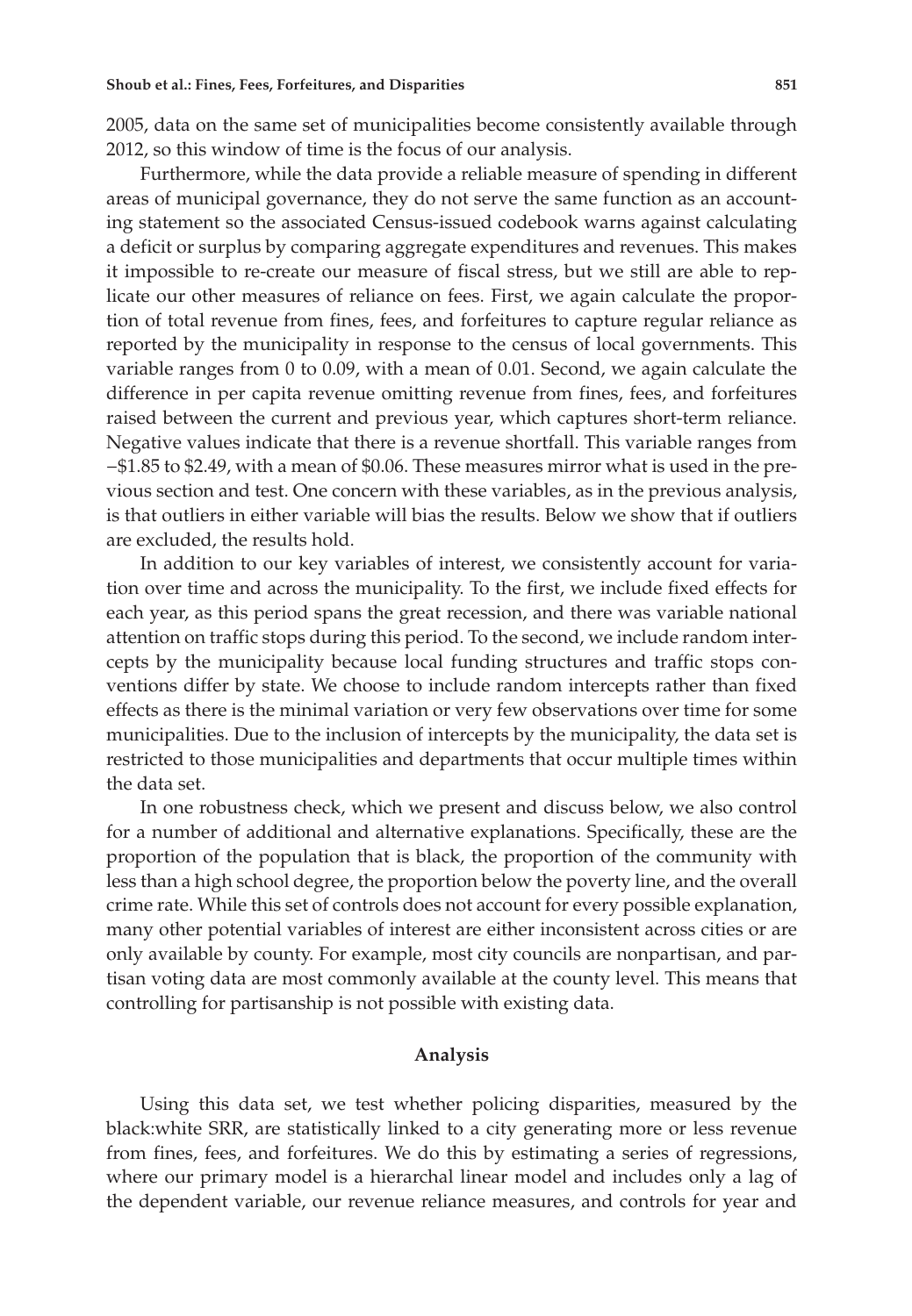municipality (Model 1 in Table 3).<sup>9</sup> We include a lag of the dependent variable as the SRR in the current year may be linked to its past level either due to institutional or contextual factors. Next, we show that regardless of specification, our results hold (Models 2–5 in Table 3). Each of these is discussed in greater detail below. Finally, we test whether a reverse causal relationship is additionally or alternatively observed by leveraging the temporal aspect of these data: in this case, the proportion of local revenue from fees is predicted (Model 6 in Table 3). Table 3 presents these regressions.

Using these regressions, we can test our fourth hypothesis, which posits that there will be an increase in search disparities as reliance on policing revenue increases. Support for this hypothesis would be seen if the coefficients associated with the proportion of revenue from fines, fees, and forfeitures are positive and statistically significant in Model 1 in Table 3, but the coefficients associated with the difference in revenue are negative and statistically significant. We see mixed support for our hypothesis. Regular reliance on fines, fees, and forfeitures, as measured

|                          | Black: White Search Rate Ratio |                       |                       |                       |                       | FFF Prop.              |
|--------------------------|--------------------------------|-----------------------|-----------------------|-----------------------|-----------------------|------------------------|
|                          | (1)                            | (2)                   | (3)                   | (4)                   | (5)                   | (6)                    |
| (Intercept)              | 1.1395*<br>(0.2090)            | $2.2140*$<br>(0.2120) | $-0.0616$<br>(0.7370) | 0.3784<br>(1.4928)    | $0.6502*$<br>(0.1927) | 0.0007<br>(0.0011)     |
| $B:W$ SRR, $t-1$         | $0.4566*$<br>(0.0594)          |                       | 0.1627<br>(0.0955)    | $0.4449*$<br>(0.0609) | $0.6618*$<br>(0.0668) | 0.0004<br>(0.0003)     |
| Prop. from FFF,<br>$t-1$ | 15.3188*<br>(5.7713)           | 26.8397*<br>(7.5808)  | 25.3242*<br>(12.6609) | 18.4186*<br>(6.2056)  | 16.5708*<br>(7.8521)  | 0.9488*<br>(0.0254)    |
| Change in revenue        | $-0.1463$<br>(0.1629)          | $-0.2434$<br>(0.1707) | $-0.2444$<br>(0.1821) | $-0.1816$<br>(0.1696) | 0.0003<br>(0.3674)    | $-0.0191*$<br>(0.0012) |
| Year FE                  | Yes                            | Yes                   | Yes                   | Yes                   | Yes                   | Yes                    |
| <b>State FE</b>          | N <sub>o</sub>                 | No                    | Yes                   | N <sub>o</sub>        | No                    | N <sub>o</sub>         |
| Controls                 | No                             | No                    | No                    | Yes                   | No.                   | No                     |
| AIC                      | 489.613                        | 512.08                |                       | 499.95                | 255.09                | $-1554.88$             |
| BIC                      | 530.11                         | 549.21                |                       | 560.70                | 291.22                | $-1514.38$             |
| Log likelihood           | $-232.80$                      | $-245.04$             |                       | $-231.97$             | $-115.55$             | 789.44                 |
| Observations             | 216                            | 216                   | 216                   | 216                   | 150                   | 216                    |
| Municipalities           | 39                             | 39                    |                       | 39                    | 30                    | 39                     |
| Intercept var.           | 0.29                           | 0.95                  |                       | 0.28                  | 0.02                  | 0.00                   |
| $R^2$                    |                                |                       | 0.84                  |                       |                       |                        |
| Adj. $R^2$               |                                |                       | 0.79                  |                       |                       |                        |
| <b>RMSE</b>              |                                |                       | 0.58                  |                       |                       |                        |

**Table 3.** Relating Revenue Raised from Fines and Fees to Traffic Stop Search Disparities

*Note:* Models 1–5 predict the current black:white SRR, while Model 6 predicts the current proportion of revenue from fines, fees, and forfeitures (FFF). Model 1 presents the cleanest regression and only includes the variables of interest and controls for variation over time (year fixed effects) and across municipalities (municipal random intercepts). Models 2–5 present alternative specifications of Model 1 to test whether results are robust. In Model 5, all outliers (based on the DV and revenue reliance variables) are excluded, and only municipalities that do not aggregate across years (i.e., use one year of data to estimate the SRR) are included. If Model 6 is refit excluding a lagged dependent variable or with fixed effects, the results hold. Models 1, 2, 4, 5, and 6 show bootstrapped standard errors, and Model 3 shows heteroskedastic consistent standard errors (HCO) in parentheses below coefficient estimates to correct for possible bias introduced by the clustered nature of the data.

 $*$  *p* < 0.05.

Abbreviation: B:W SRR, black:white search rate ratio.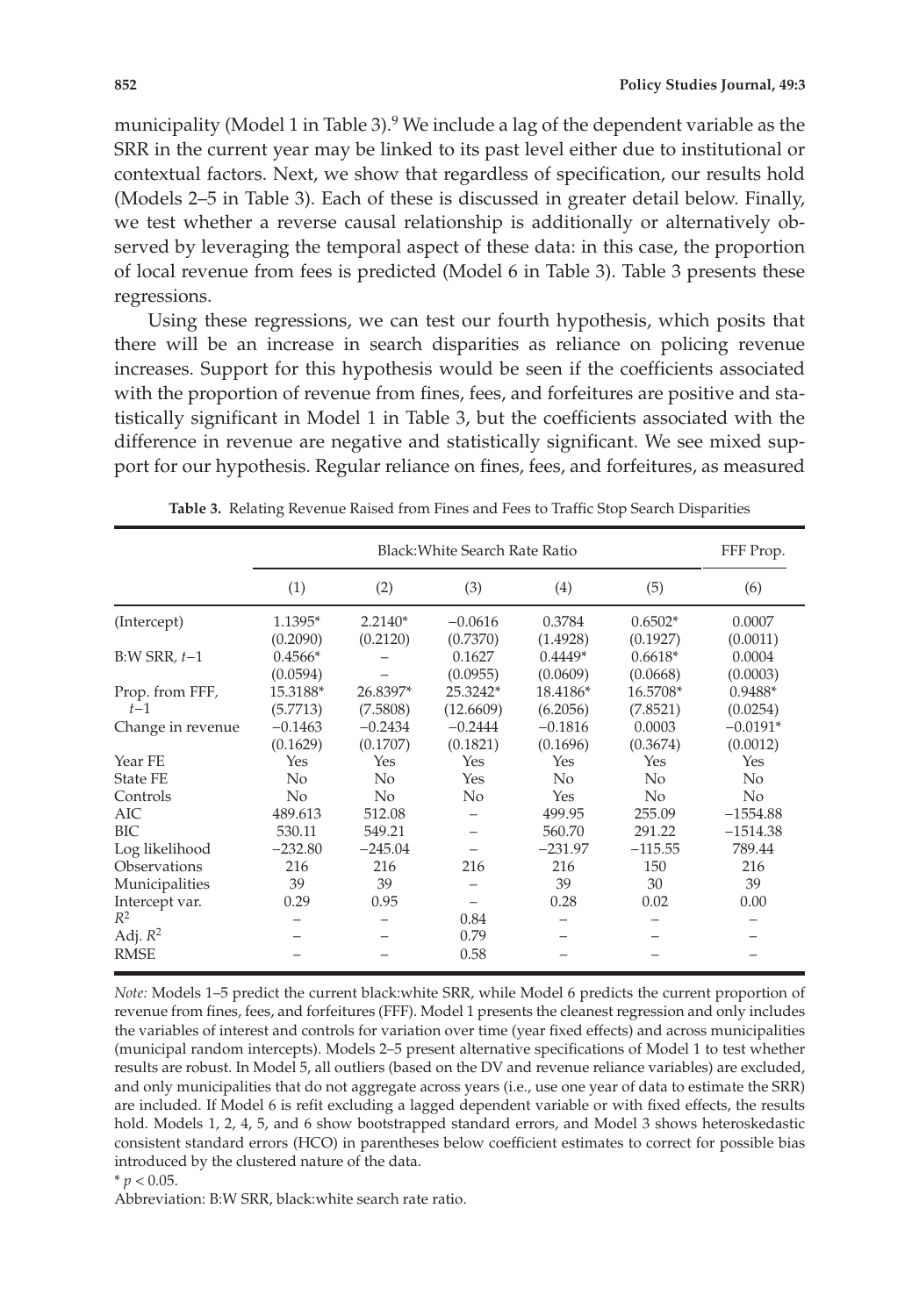by the proportion of revenue generated by fines, fees, and forfeitures appears to increase the black:white SRR. However, there appears to be no relationship between short-term reliance on revenue, as measured by the difference in the current and previous year's revenue, and the black:white SRR—the associated coefficients fail to reach statistical significance but do point in the expected direction.

Before turning to a substantive interpretation of these results, we question whether this finding is an artifact of how we chose to construct the data set and fit our regression. To address this concern, we re-estimate the model in four ways (Models 2–5 in Table 3) and find support for our initial findings each time. First, we test whether the inclusion of the lag of the dependent variable alters our results (Model 2 in Table 3). It does not, and the substantive relationship greatly increases. Next, we test whether our choice of random rather than fixed effects influenced our results using OLS rather than HLM (Model 3 in Table 3). Once again, it does not. Third, we include additional contextual controls about the municipality, which are discussed above (Model 4 in Table 3). Again, the relationships hold, and in this case, see a modest increase in the substantive relationship. Finally, we test whether our decision to include outliers and municipalities that use more than one year of data to construct an estimate of the SRR alters our results (Model 5 in Table 3). By excluding observations that do not meet this criterion, we lose 66 observations and nine municipalities. Even in this case, the results hold—and we see a modestly larger substantive connection between long-term reliance or the proportion of revenue from fines, fees, and forfeitures and the black:white SRR. In sum, we find support for our hypothesis regardless of specification and demonstrate that if there is any change in the relationship, it is that we may be underestimating the relationship with our chosen specification and construction of the data set.

With a better understanding of how our modeling and measurement choices relate to our results—namely that they hold across specification—we take a closer look at the substantive relationship between the black:white SRR and the proportion of revenue from fines, fees, and forfeitures as shown in the first model. To do so, we calculate the expected value for the black:white SRR across the observed range of values for the proportion of revenue. In doing so, we use the estimates from Model 1 in Table 3. We hold other variables at their means or mode and hold the municipality to be Illinois's capital: Springfield. The expected values are shown in Figure 5, where the expected values are shown along the *y*-axis and the revenue proportion is shown along the *x*-axis. The black line indicates the expected value of the black:white SRR, while the light gray shared area surrounding it indicates the 95 percent confidence interval. Additionally, the points in gray show the observed values. As a reminder, a value of one indicates that the black and white drivers are searched at an equal rate, while values above one indicate that black drivers are searched at a higher rate.

Figure 5 reveals that across the range of observed values for the proportion of revenue from fines, fees, and forfeitures, the expected value for the black:white SRR increases by 1.38, which is more than one standard deviation of the black:white SRR. This indicates that, in addition to there being a statistical relationship between the two variables, there is a strong substantive relationship between the black:white SRR and the proportion of municipal budget revenue from fines, fees, and forfeitures.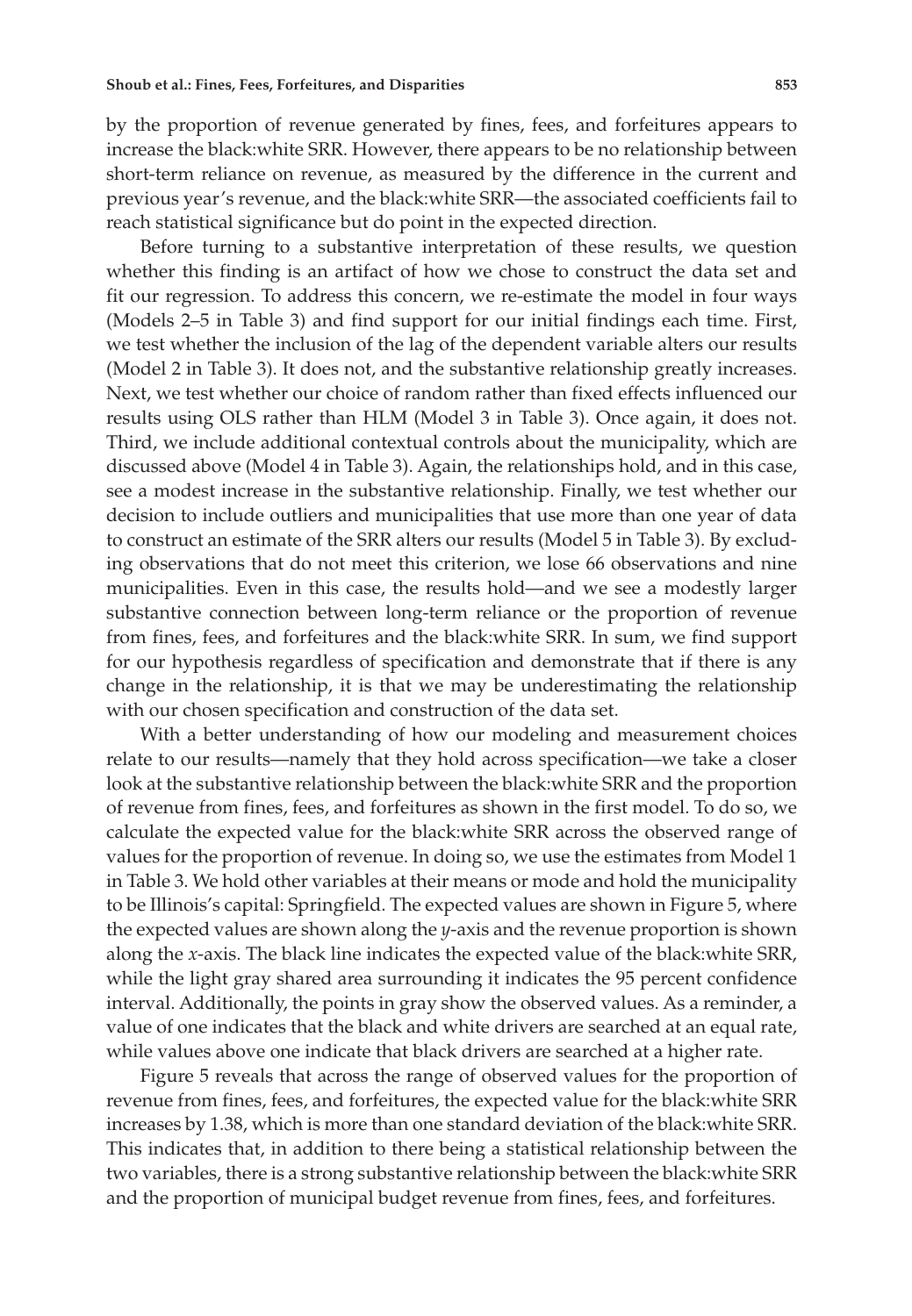



than a standard deviation of the SRR variable.

Finally, we ask and test whether the relationship between the proportion of revenue and the SRR we identify here is caused by the reverse process: agencies that have higher disparities in search rates may, as a result, generate more revenue from fines, fees, and forfeitures. This may be the case if black drivers are more likely to have contraband on them; more likely to be arrested following a traffic stop; and/or more likely to meet the requirements of civil forfeiture, such that their property can be possessed. If such a world existed, then the proportion of the municipal budget generated through fines, fees, and forfeitures should increase. However, this is not what the final model shows in Table 3. Rather, the last model in Table 3 suggests that revenue shortfalls in one year lead to increased reliance on fines, fees, and forfeiture in the following year.

Model 6 in Table 3 shows that there is no statistically significant relationship between the black:white SRR and the proportion of revenue from fees. However, the coefficient (0.0004) does point in the expected direction. This holds even if the model is re-specified to exclude the lagged dependent variable or with fixed rather than random effects. Further, we do observe the expected relationship between a lagged dependent variable and the dependent variable (the coefficient is positive and statistically significant) *and* the difference in revenue with the proportion of revenue (the coefficient is negative and statistically significant). In line with previous studies, we see that in periods of greater fiscal stress—if the difference in revenue is negative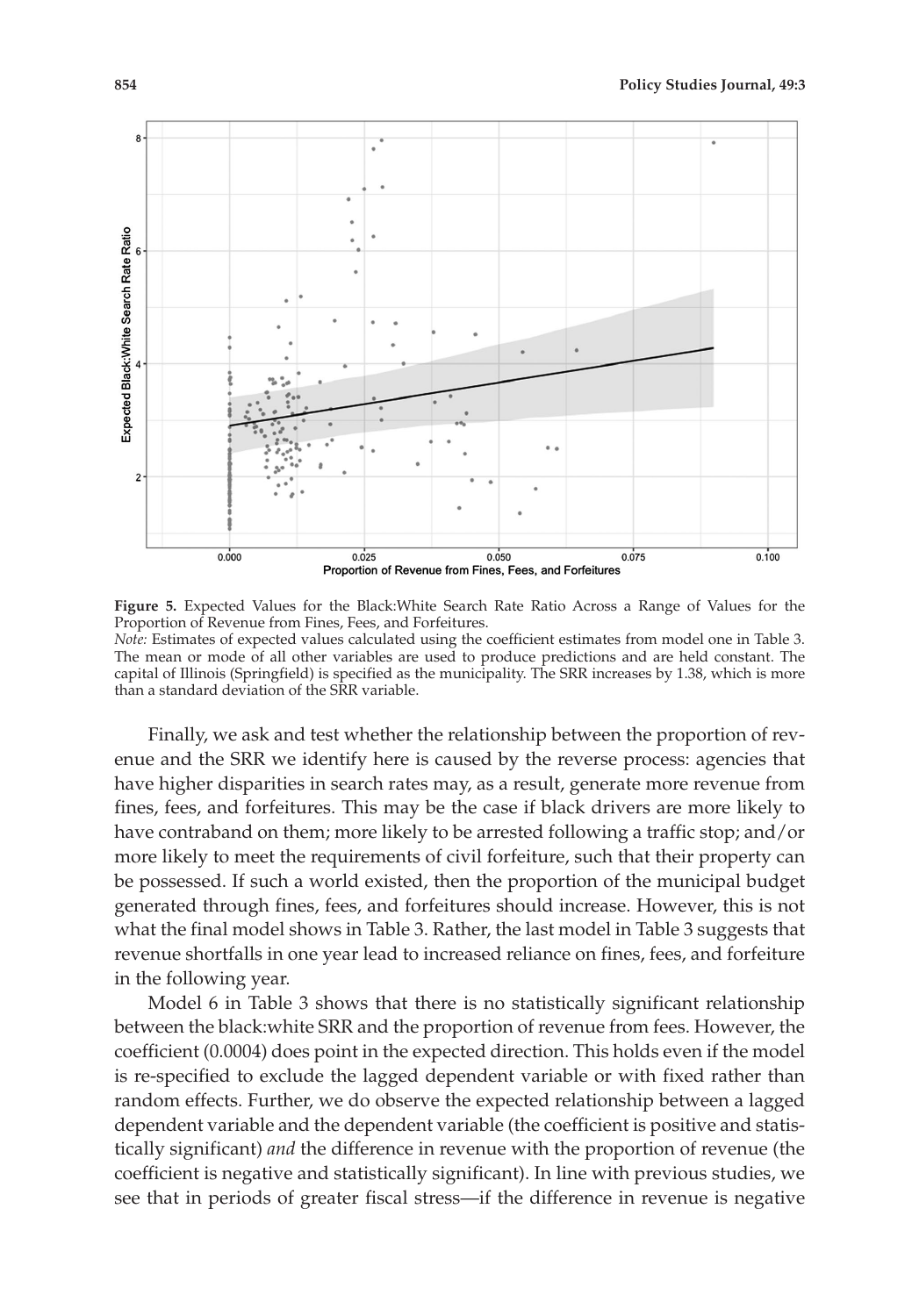indicating a revenue shortfall—then there is an increase in the proportion of revenue generated from fines, fees, and forfeitures. Thus, the degree to which there is a revenue shortfall in a municipality appears related to the proportion of revenue, but the previous year's black:white SRR does not appear related to the current proportion of revenue generated from fines, fees, and forfeitures. This lends support to the idea that the posited relationship—and that greater, regular reliance on fees increases search disparities—exists and in the proposed direction. Additionally, this corroborates what previous studies, which have typically been qualitative or anecdotal, show: greater fiscal stress is linked to an increase in the proportion of revenue drawn from fines, fees, and forfeitures.

In sum, this analysis shows support for the hypothesis that for municipalities where a greater proportion of revenue comes from the justice system, there will be greater disparities in policing. It does so using a range of different model specifications and by showing that the Black:White Search Rate Ratio does not appear to be driving the proportion of revenue that comes from fines, fees, and forfeitures (i.e., no evidence of reverse causality).

## **Discussion**

We have assessed the relationship between policing, race, and municipal revenues, with a focus on the searches that result from traffic stops. Several important substantive consequences ensue when cities rely more heavily on fines, fees, and forfeitures. First, search rates decline, but only for white drivers. Thus, as a consequence, the racial disparity in searches increases: black drivers are searched at the same rate, but the rate for white drivers declines, leading to higher disparities, as reliance on fees increases. Second, white drivers are subjected to search only when they appear particularly suspicious; this is reflected in the fact that contraband hitrates increase sharply for whites as a reliance on fees increases, but not for blacks. Because black drivers are subjected to an equal chance of search as when reliance on fees is low, an equal share of the searches are, in retrospect, unjustified. For white drivers, fewer unjustified searches occur, resulting in an increase in racial disparities as the reliance on fees increase.

While we contribute to the ongoing discussions of what informs policing patterns generally and how revenue reliance shapes those patterns specifically, a number of lingering questions remain that should be studied in the future. First, our findings are consistent with regard to a municipality's regular reliance on revenue raised by the justice system, but they were mixed with regard to the role of fiscal stress. One reason for these mixed findings may relate to problems in measurement: we cannot differentiate among fines, fees, and forfeitures. Different types of police behaviors may be related to these three types of revenue sources, but the available data do not allow us to distinguish among them. However, these mixed findings consistent support for a connection between a regular reliance and disparities but mixed with regard to a short-term reliance—may not be mere measurement artifacts. One explanation for this might be that the police behaviors we are analyzing do not turn on a dime. These may be long-standing practices that differ more by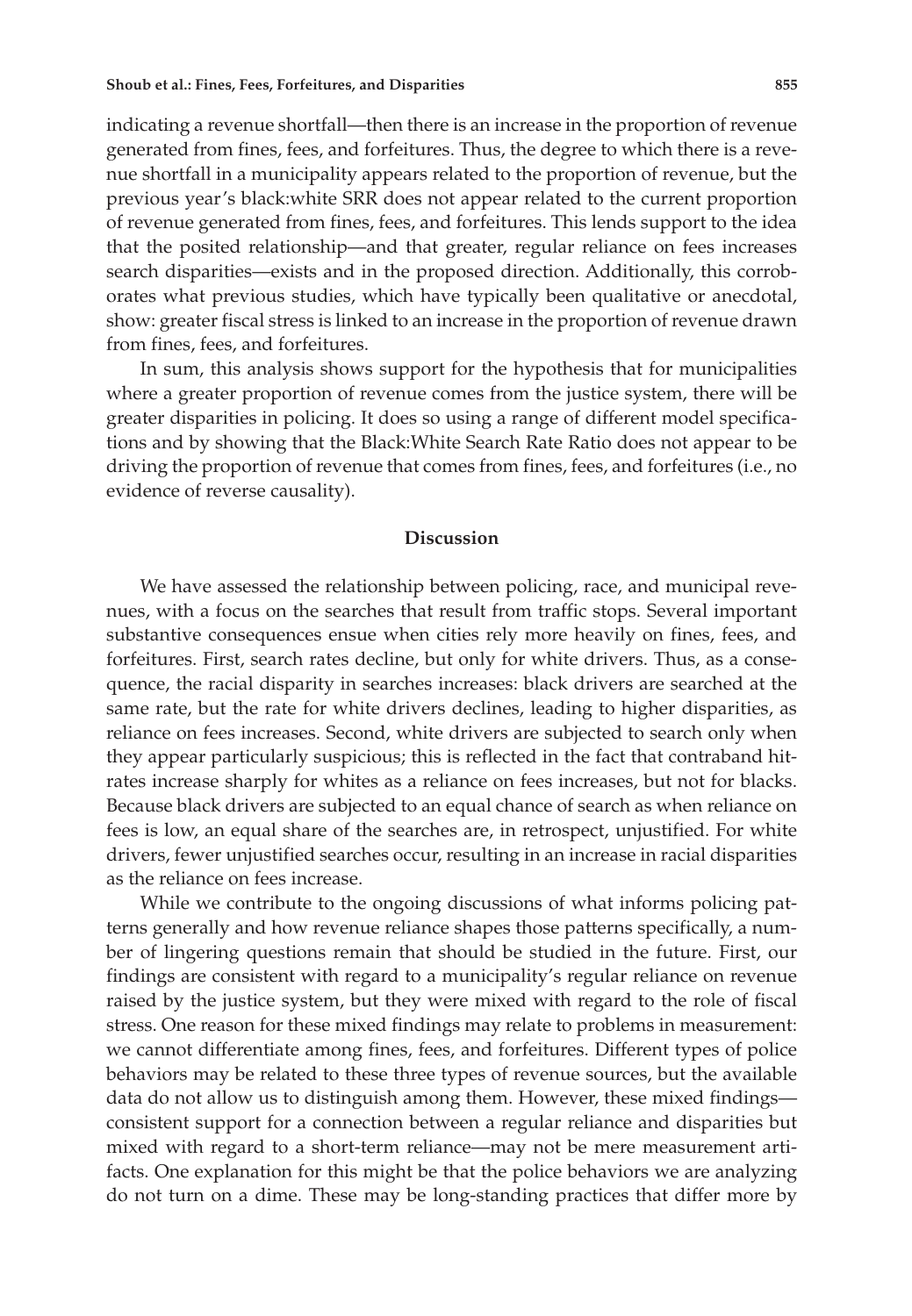the culture of the local municipality, generating long-term expectations. As such, future research should explore both how the differential ways revenue may be generated connect to police behavior by turning to other sources of data and continue to explore differences in the connections between regular and short-term reliance on revenue generation for policing behavior.

Second, a related concern is that we do not differentiate between how revenue is used, distributed, and generated: Does it go directly to the department who then uses those funds? Is it transferred to the municipality? Is revenue garnered directly from the public? Is revenue generated via a transfer from the state or federal governments as payment for participation in a program or for services rendered? Does a mixture occur? Answers to these questions are important, because the way that revenue is used, distributed, and generated may modify how reactive a department is to revenue needs and in what ways they respond. For example, recent calls by organizations aimed at police reform have included proposals to redirect some funds typically allocated for police departments for services that more directly address the root causes of poverty and crime. However, this may only be an effective strategy in municipalities where a significant amount of the policing budget comes from municipal funds rather than by directly raising and keeping funds.

Finally, in this study, our focus is on the connection between reliance on revenue generated by the justice system and officer search patterns as a part of a traffic stop. This is only one part of a traffic stop and one type of police activity. In related research, others have looked at how revenue reliance informs traffic ticketing patterns. Harris et al. (2020) have shown that white drivers are subjected to revenue extraction by other means: stops followed by tickets. In the future, researchers should take a holistic look at the traffic stop encounter to evaluate and understand what aspects are altered when revenue generation is part of the goal of the stop.

In sum, our analyses have used large data sets from many states to demonstrate that when municipalities rely on their police department for revenue, racial disparities in traffic stop searches increase, and black drivers are subject to more fruitless searches. While the findings do not answer every question that one might have, they consistently point to the idea that where policing is concerned, any change in policy can be expected to have distinct impacts on the white and black communities served. Predatory policing driven by municipal reliance on fines and fees may inconvenience white drivers and subject them to a greater number of tickets. For black drivers, however, it exacerbates the racial disparities in much harsher police behaviors associated with being treated like a criminal suspect.

**Kelsey Shoub** is an assistant professor of political science at the University of South Carolina.

**Leah Christiani** is an assistant professor of political science at the University of Tennessee.

**Frank R. Baumgartner** is the Richard J. Richardson professor of political science at the University of North Carolina.

**Derek A. Epp** is an assistant professor of political science at the University of Texas. **Kevin Roach** is a PhD candidate at the University of North Carolina.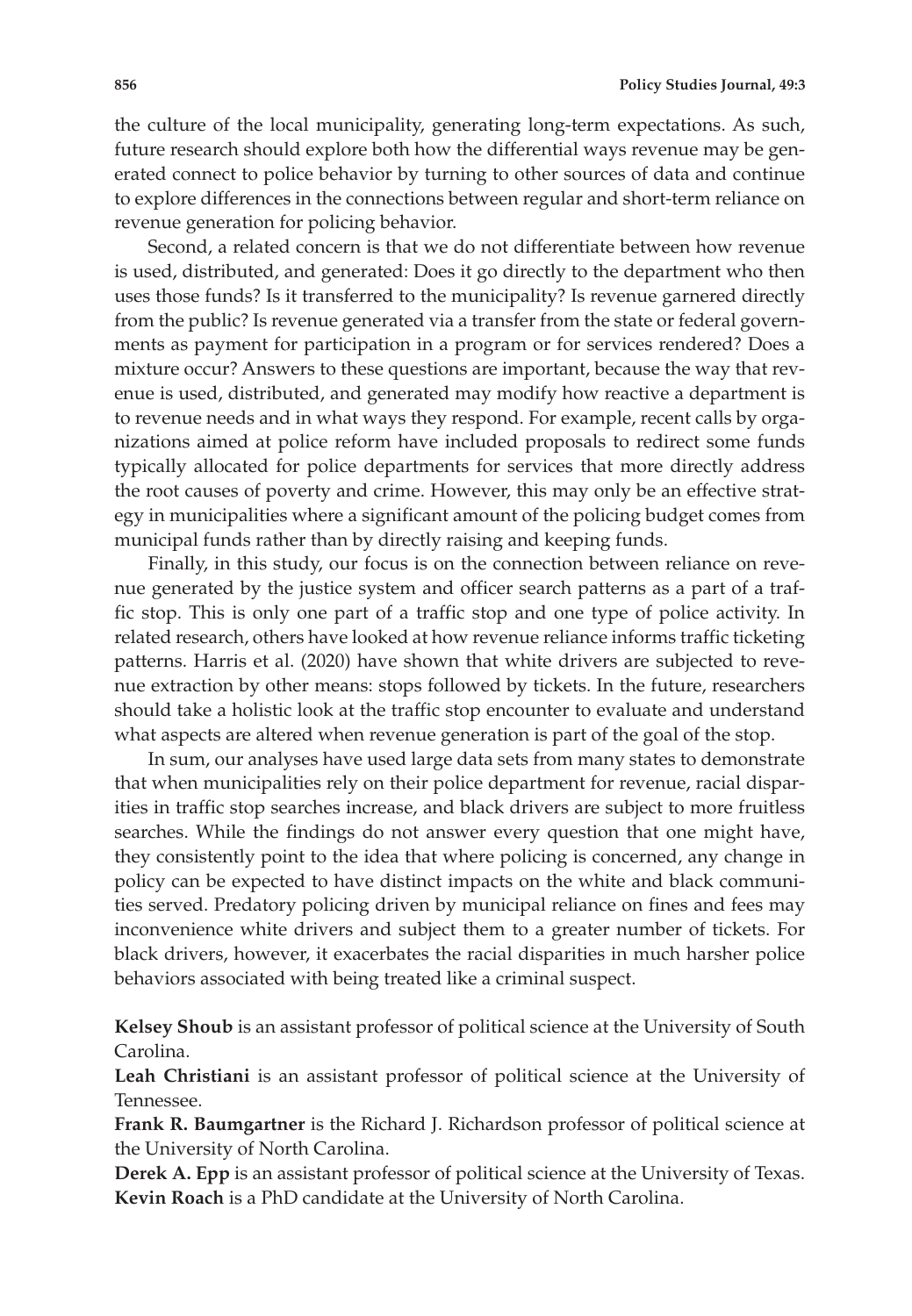#### **Notes**

- 1. In addition to changes in search rates potentially shaping the rate at which contraband is found, previous studies have also shown that contraband is found on drivers or in their cars at differential rates by race (e.g., Baumgartner et al., 2018; Pierson et al., 2020; Tillyer & Klahm, 2011).
- 2. Before this point, passengers and drivers stopped as a part of a check point stop have been dropped from the data set. This is because passengers are only required to be recorded if a search is conducted, and check point stops are only required to be recorded if a search is conducted. As a result, inclusion of either would bias the estimation or make estimation impossible.
- 3. Altogether, we exclude 320,868 stops. Of these, 179,719 stops are excluded due to driver conditions, 132,408 stops are excluded due to one of the municipal or municipal-year conditions, and 8,741 stops are excluded that meet both conditions. Outliers with respect to revenue reliance are dropped at the conclusion of this process, which results in an additional 37,814 stops being dropped. If outliers are included, the sign and significance of the coefficients do not change and the evaluation of the hypotheses does not change. In total, these exclusions amount to 7.32 percent of the initial dataset.
- 4. This information is taken from the North Carolina State Treasurer's Office website, which can be found by using this link: [https://www.nctreasurer.com/slg/lfm/financial-analysis/Pages/Analysis-by-](https://www.nctreasurer.com/slg/lfm/financial-analysis/Pages/Analysis-by-Population.aspx)[Population.aspx](https://www.nctreasurer.com/slg/lfm/financial-analysis/Pages/Analysis-by-Population.aspx). We operationalize revenue from "fines, fees, and forfeitures" from the justice system in North Carolina as revenue reported in the following categories, which do not differentiate types of fundraising: (i) "Public Safety-Clerk of Superior Court facility fees, arrest fees & other court cost" collected by "Federal Intergov. Revenues," "State Intergovernmental Revenues," and "Local Intergov. Revenues," (ii) "All other Public Safety fees- Excluding Unauthorized substance tax and clerk of court facility fees" collected by "Federal Intergov. Revenues," "State Intergovernmental Revenues," and "Local Intergov. Revenues," and (iii) revenue from "Public Safety" from "Sales & Service."
- 5. Outliers are values lying outside six times the interquartile range added to or subtracted from the interquartile range, from which we identify outliers for each of the measures. This results in 37,814 stops being excluded. If outliers are included, the sign and significance of the coefficients do not change, and the evaluation of the hypotheses does not change.
- 6. None of the correlations is greater than 0.27 or less than −0.27.
- 7. The first of these regressions can be summarized as:  $S_{i,i,t}$  = Driver Race<sub>i,*t*</sub> + Revenue Reliance<sub>*i*,*t*</sub> + Con  $\text{trols}_{i,j,t}$  + Municipality<sub>*j*</sub> + Year<sub>t</sub>, where *i* indicates the stop, *j* indicates the municipality, *t* indicates the year, and *S* is whether a search occurred during the specified stop. The first of these regressions is conditional on a search occurring and can be summarized as: *Ci*,*j*,*t* = Driver Race*i*,*j*,*t* \* Revenue Reliance*j*,*t* + Controls<sub>*i*,*i*,<sup> $t$ </sup> Municipality<sub>*i*</sub> + Year<sub>t</sub>, where *i* indicates the stop, *j* indicates the municipality, *t* indicates</sub> the year, and *C* is whether contraband is found following a search. In each, a logistic regression is fit.
- 8. The census of governments asks municipalities how much revenue they collect collectively from "penalties imposed for violation of law; civil penalties (e.g., for violating court orders); court fees if levied upon conviction of a crime or violation … and forfeits of deposits held for performance guarantees or against loss or damage (such as forfeited bail and collateral)" [\(https://www.census.gov/programs](https://www.census.gov/programs-surveys/gov-finances/data/historical-data.html)[surveys/gov-finances/data/historical-data.html\)](https://www.census.gov/programs-surveys/gov-finances/data/historical-data.html). We use responses from this question to operationalize revenue raised from fines, fees, and forfeitures.
- 9. Models 1 through 5 have the same basic specification, but each includes different control variables. These regressions can be summarized as follows:  $SRR_{j,t}$  = Revenue Reliance<sub>*j*,*t*</sub> + Controls<sub>j,*t*</sub>, where *j* indicates the municipality, *t* indicates the year, and *SRR* is the black:white search rte ratio of a municipality in a given year. Model 6 can be summarized as: FFF*j*,*t* = SRR*t*−1 + Controls*<sup>j</sup>*,*t* + Municipality*j* + Year*t*, where *j* indicates the municipality; *t* indicates the year; SRR indicates the black:white search rate ratio of municipality *j* in from year *t*−1; and *FFF* is the proportion of revenue from fines, fees, and forfeitures from the current year *t*.

#### **References**

- Alexander, Michelle. 2020. *The New Jim Crow: Mass Incarceration in the Age of Colorblindness*. New York: The New Press.
- Baicker, Katherine, and Mireille Jacobson. 2007. "Finders Keepers: Forfeiture Laws, Policing Incentives, and Local Budgets." *Journal of Public Economics* 91 (11–12): 2113–36.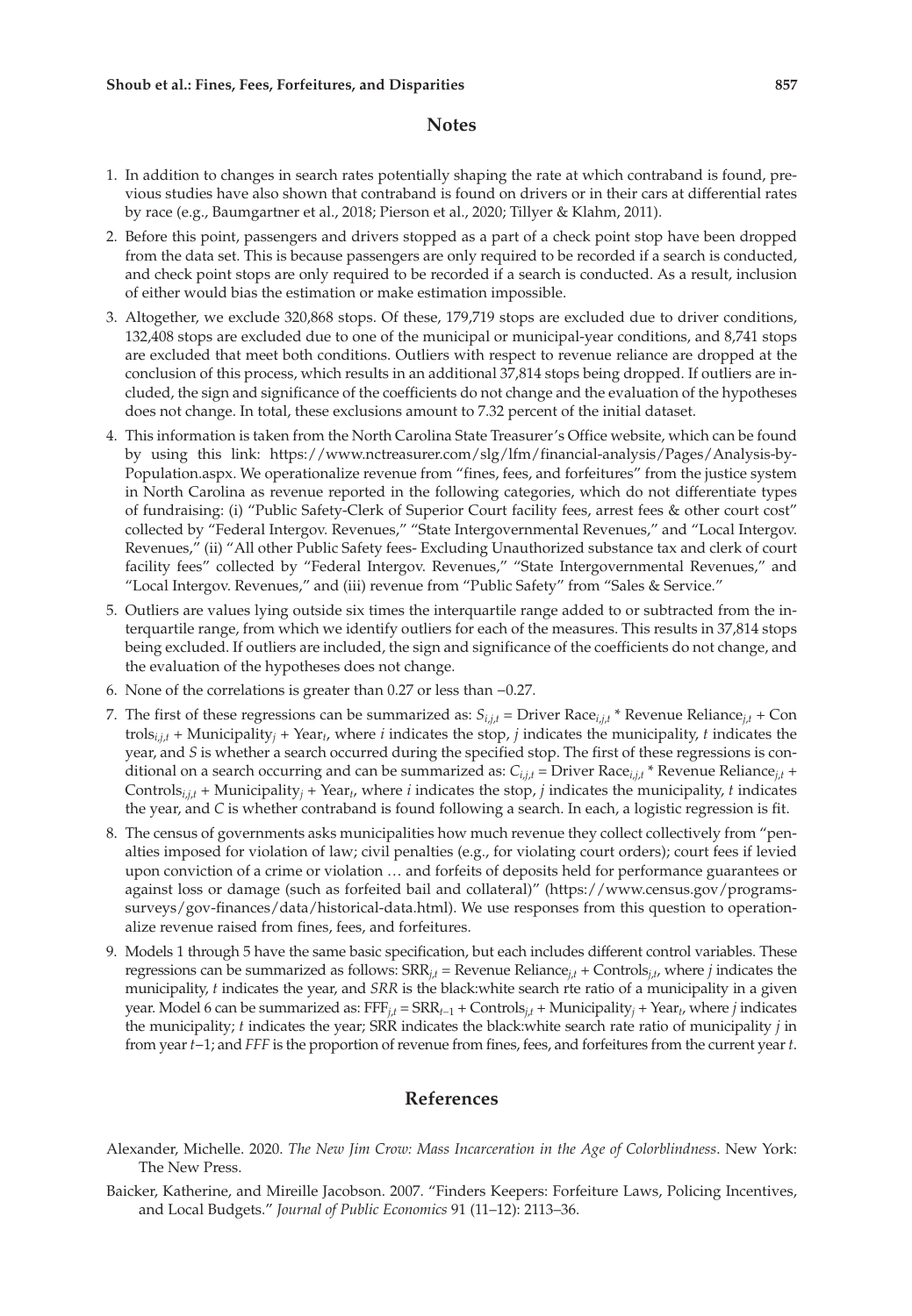- Baumgartner, Frank R., Leah Christiani, Derek A. Epp, Kevin Roach, and Kelsey Shoub. 2017. "Racial Disparities in Traffic Stop Outcomes." *Duke Forum for Law and Social Change* 9: 21–53.
- Baumgartner, Frank R., Derek A. Epp, and Kelsey Shoub. 2018. *Suspect Citizens: What 20 Million Traffic Stops Tell Us About Policing and Race*. New York: Cambridge University Press.
- Carbado, Devon W. 2017. "Predatory Policing." *UMKC Law Review* 85: 548–73.
- Christiani, Leah. 2020. "Intersectional Stereotyping in Policing: An Analysis of Traffic Stop Outcomes." *Politics, Groups, and Identities*.<https://doi.org/10.1080/21565503.2020.1748064>
- Department of Justice Civil Rights Division. 2015. *The Ferguson Report: Department of Justice Investigation of the Ferguson Police Department*. New York: New Press.
- Dillon, Karen. 2000. "Cash in Custody: A Special Report on Police and Drug Money Seizures." *Kansas City Star* (May 19). A1.
- Eberhardt, Jennifer L. 2019. *Biased: Uncovering the Hidden Prejudice that Shapes What We See, Think, and Do*. New York: Viking.
- Engel, Robin Shepard, and Jennifer M. Calnon. 2004. "Examining the Influence of Driver's Characteristics During Traffic Stops with Police: Results from a National Survey." *Justice Quarterly* 21 (1): 49–90.
- Epp, Charles R., Steven Maynard-Moody, and Donald P. Haider-Markel. 2014. *Pulled Over: How Police Stops Define Race and Citizenship*. Chicago, IL: University of Chicago Press.
- Epp, Derek A., and Macey Erhardt. 2020. "The Use and Effectiveness of Investigative Police Stops." *Politics, Groups, and Identities*.<https://doi.org/10.1080/21565503.2020.1724160>
- Fagan, Jeffrey, and Amanda Geller. 2015. "Following the Script: Narratives of Suspicion in 'Terry' Stops in Street Policing." *University of Chicago Law Review* 82 (1): 51–88.
- Garrett, Thomas A., and Gary A. Wagner. 2009. "Red Ink in the Rearview Mirror: Local Fiscal Conditions and the Issuance of Traffic Tickets." *The Journal of Law and Economics* 52 (1): 71–90.
- Gelman, Andrew, Jeffrey Fagan, and Alex Kiss. 2007. "An Analysis of the New York City Police Department's 'Stop-and-Frisk' Policy in the Context of Claims of Racial Bias." *Journal of the American Statistical Association* 102 (479): 813–23.
- Gilliam Jr., Franklin D., and Shanto Iyengar. 2000. "Prime Suspects: The Influence of Local Television News on the Viewing Public." *American Journal of Political Science* 44 (3): 560–73.
- Goldstein, Rebecca, Michael W. Sances, and Hye Young You. 2018. "Exploitative Revenues, Law Enforcement, and the Quality of Government Service." *Urban Affairs Review* 56 (1): 5–31.
- Harris, Allison, Elliott Ash, and Jeffrey Fagan. 2020. "Fiscal Pressures and Discriminatory Policing: Evidence from Traffic Stops in Missouri." *Journal of Race, Ethnicity, and Politics*. [https://doi.](https://doi.org/10.1017/rep.2020.10) [org/10.1017/rep.2020.10](https://doi.org/10.1017/rep.2020.10)
- Holcomb, Jefferson E., Marian R. Williams, William D. Hicks, Tomislav V. Kovandzic, and Michele Bisaccia Meitl. 2018. "Civil Asset Forfeiture Laws and Equitable Sharing Activity by the Police." *Criminology & Public Policy* 17 (1): 101–27.
- Knowles, John, Nicola Persico, and Petra Todd. 2001. "Racial Bias in Motor Vehicle Searches: Theory and Evidence." *Journal of Political Economy* 109 (1): 203–29.
- Lerman, Amy E., and Vesla M. Weaver. 2014. *Arresting Citizenship: The Democratic Consequences of American Crime Control*. Chicago, IL: University of Chicago Press.
- Loury, Glenn C. 2008. *Race, Incarceration, and American Values*. Cambridge, MA: MIT Press.
- Makowsky, Michael D., and Thomas Stratmann. 2009. "Political Economy at Any Speed: What Determines Traffic Citations?" *American Economic Review* 99 (1): 509–27.
- . 2011. "More Tickets, Fewer Accidents: How Cash-Strapped Towns Make for Safer Roads." *The Journal of Law and Economics* 54 (4): 863–88.
- Makowsky, Michael D., Thomas Stratmann, and Alex Tabarrok. 2019. "To Serve and Collect: The Fiscal and Racial Determinants of Law Enforcement." *The Journal of Legal Studies* 48 (1): 189–216.
- Miller, Kirk. 2009. "Race, Driving, and Police Organization: Modeling Moving and Nonmoving Traffic Stops with Citizen Self-Reports of Driving Practices." *Journal of Criminal Justice* 37 (6): 564–75.
- Moon, Byongook, and Charles J. Corley. 2007. "Driving Across Campus: Assessing the Impact of Drivers' Race and Gender on Police Traffic Enforcement Actions." *Journal of Criminal Justice* 35 (1): 29–37.